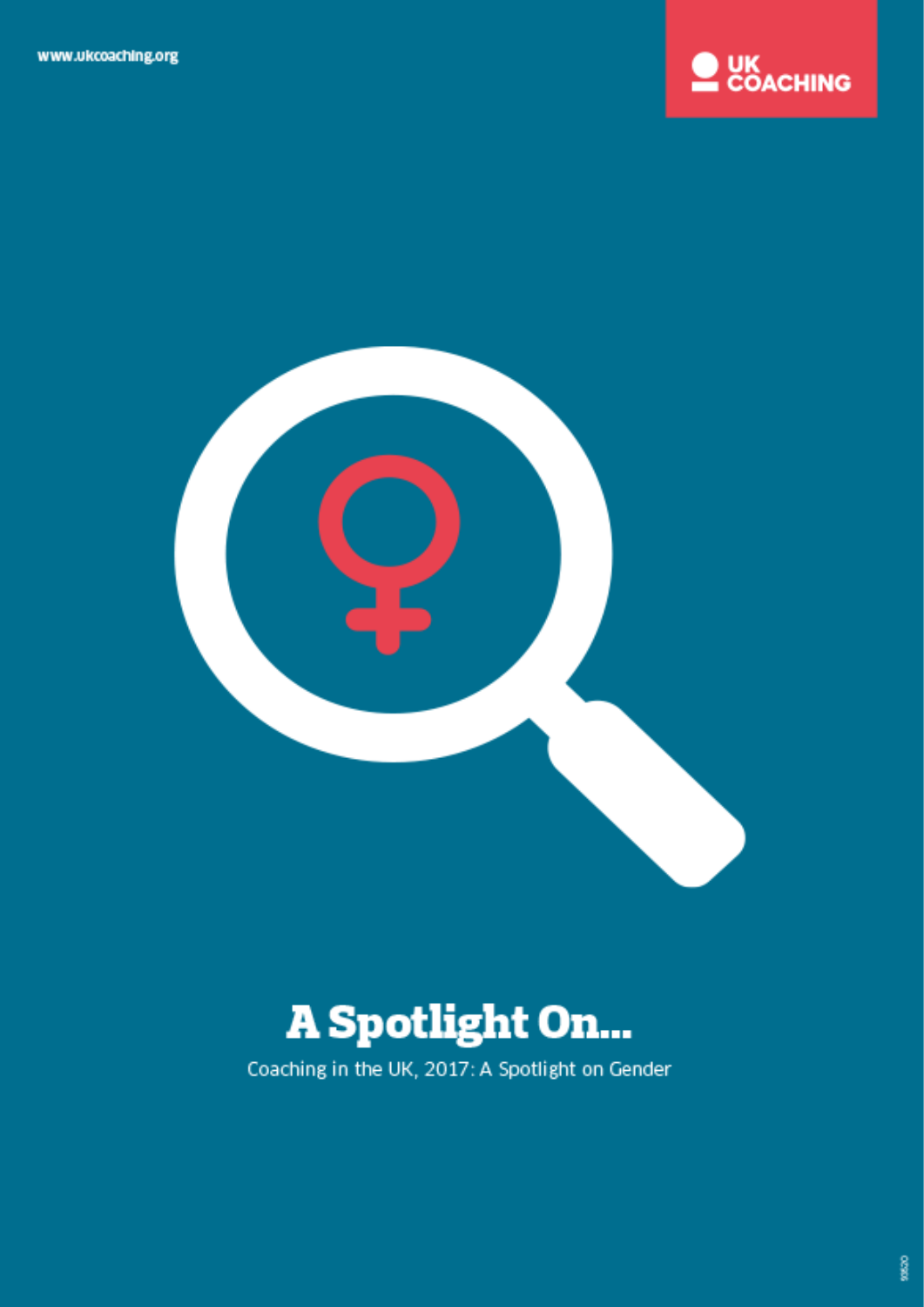

The National Coaching Foundation, 2018

This document is copyright under the Berne Convention. All rights are reserved. Apart from any fair dealing for the purposes of private study, research, criticism or review, as permitted under the Copyright, Designs and Patents Act 1988, no part of this publication may be reproduced, stored in a retrieval system or transmitted in any form or by any means, electronic, electrical, chemical, mechanical, optical, photocopying, recording or otherwise, without the prior permission of the copyright owner. Enquiries should be addressed to Coachwise Ltd.

UK Coaching is the brand name of The National Coaching Foundation and has been such since May 2017.

Author: Beth Thompson and Stephen Thompson

UK Coaching Chelsea Close Off Amberley Road Armley Leeds LS12 4HP

#### Tel: 0113-274 4802 Fax: 0113-231 9606 Email: [coaching@ukcoaching.org](mailto:coaching@ukcoaching.org) Website: [www.ukcoaching.org](http://www.ukcoaching.org/)

UK Coaching will ensure that is has professional and ethical values and that all its practices are inclusive and equitable.

#### **ISBN: 978-1-913008-00-0**

#### **Acknowledgements**

UK Coaching commissioned YouGov to undertake the survey fieldwork and analysis. The questionnaires were developed by UK Coaching, in consultation with other partners. UK Coaching would like to thank YouGov for their support and advice throughout the development process. This report is written by UK Coaching, based on analysis of the data conducted by YouGov and additional analysis conducted by UK Coaching.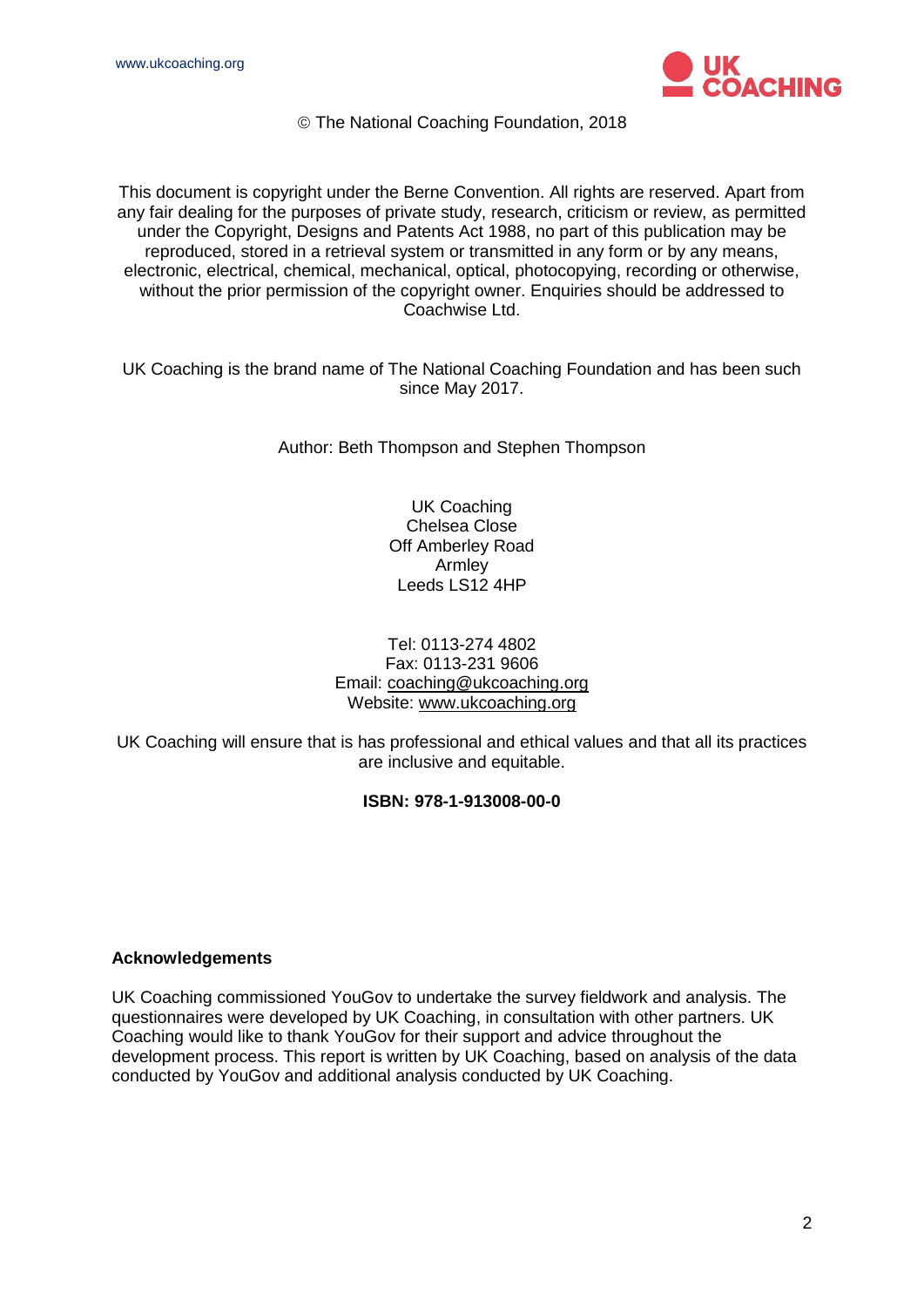

#### <span id="page-2-0"></span>**Contents**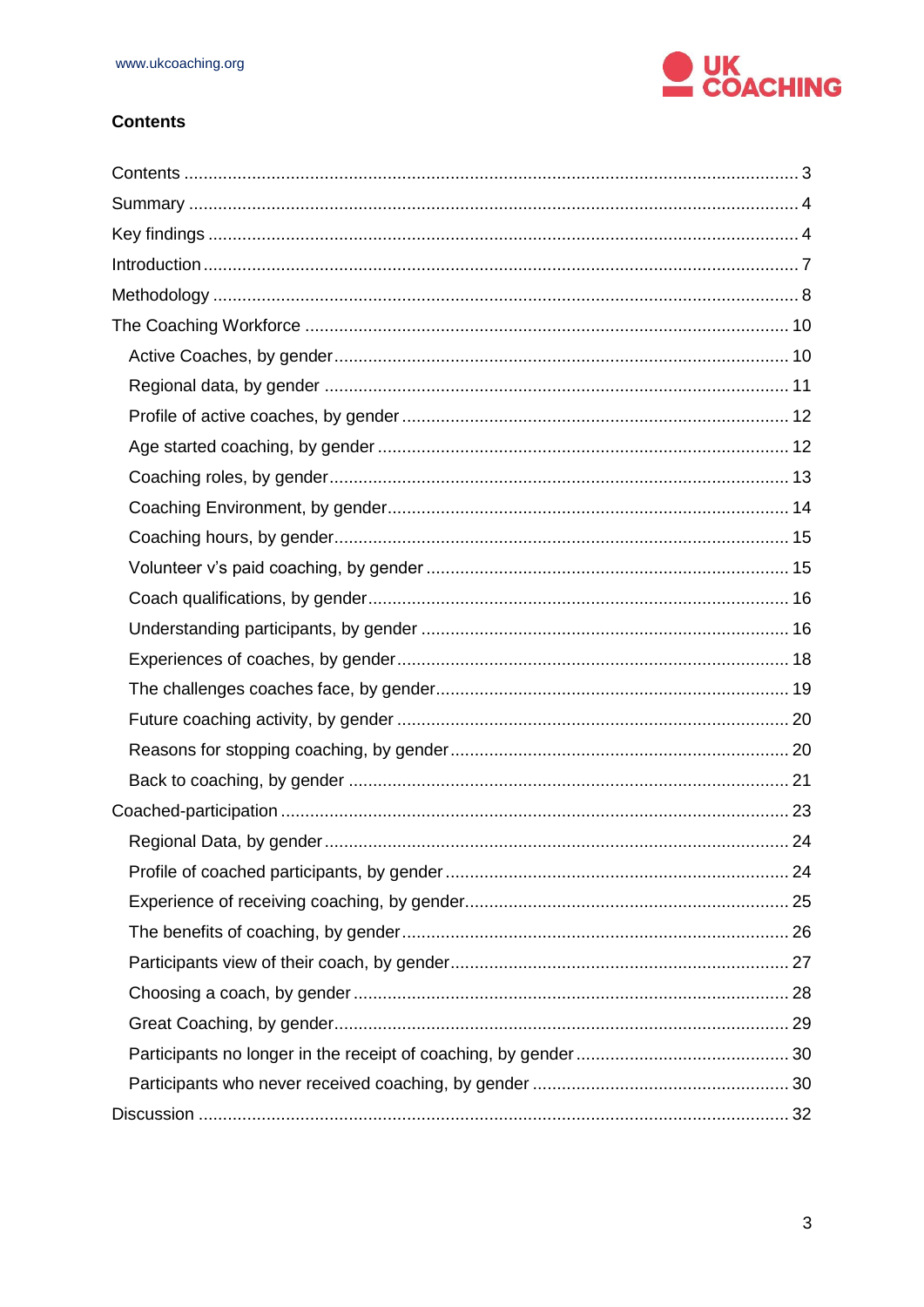

# <span id="page-3-0"></span>**Summary**

UK Coaching commissioned YouGov to survey 20,000 adults and 1,000 children in 2017. The primary aim of the survey was to explore the participant experience of receiving coaching and the experience of being a coach. The survey also asked members of the public their views of coaches and coaching in general.

The survey incorporated a broader definition of coaching, to include anyone involved in or receiving coaching across the whole sport and physical activity sector.

This report presents the key findings from coaches and coached-participants and has a specific focus on gender.

For further information about the Coaching in the UK study, please see the UK Coaching website: <https://www.ukcoaching.org/resources/research/coaching-in-the-uk>

#### <span id="page-3-1"></span>**Key findings**

#### **(1) The Coaching Workforce**

- Nearly 6 million women and over 7 million men coached sport or physical activity at some point in their lifetime, representing 23% of the adult female and 31% of the adult male population in the UK.
- There are over 1.7 million active male coaches and 1.4 million active female coaches in the UK that have coached sport or physical activity in the previous twelve months alone (representing 7% and 6% of the population respectively).
- London has the greatest proportion of female coaches (7%) and the North East has the lowest proportion (3%).
- Overall, using a broad definition of coaching, the workforce is relatively diverse in terms of gender (54% male, compared to 46% female).
- Male and female coaches share a similar demographic profile in relation to age, ethnicity and physical or mental health condition.
- Male coaches were significantly more likely to be from higher social grades, compared to female coaches (70% and 58% from higher social grades respectively). Thus, female coaches are more diverse in terms of socio-economic status.
- Female coaches tended to start coaching at a younger age: the mean age of starting coaching was 26.9 for women and 28.2 for men.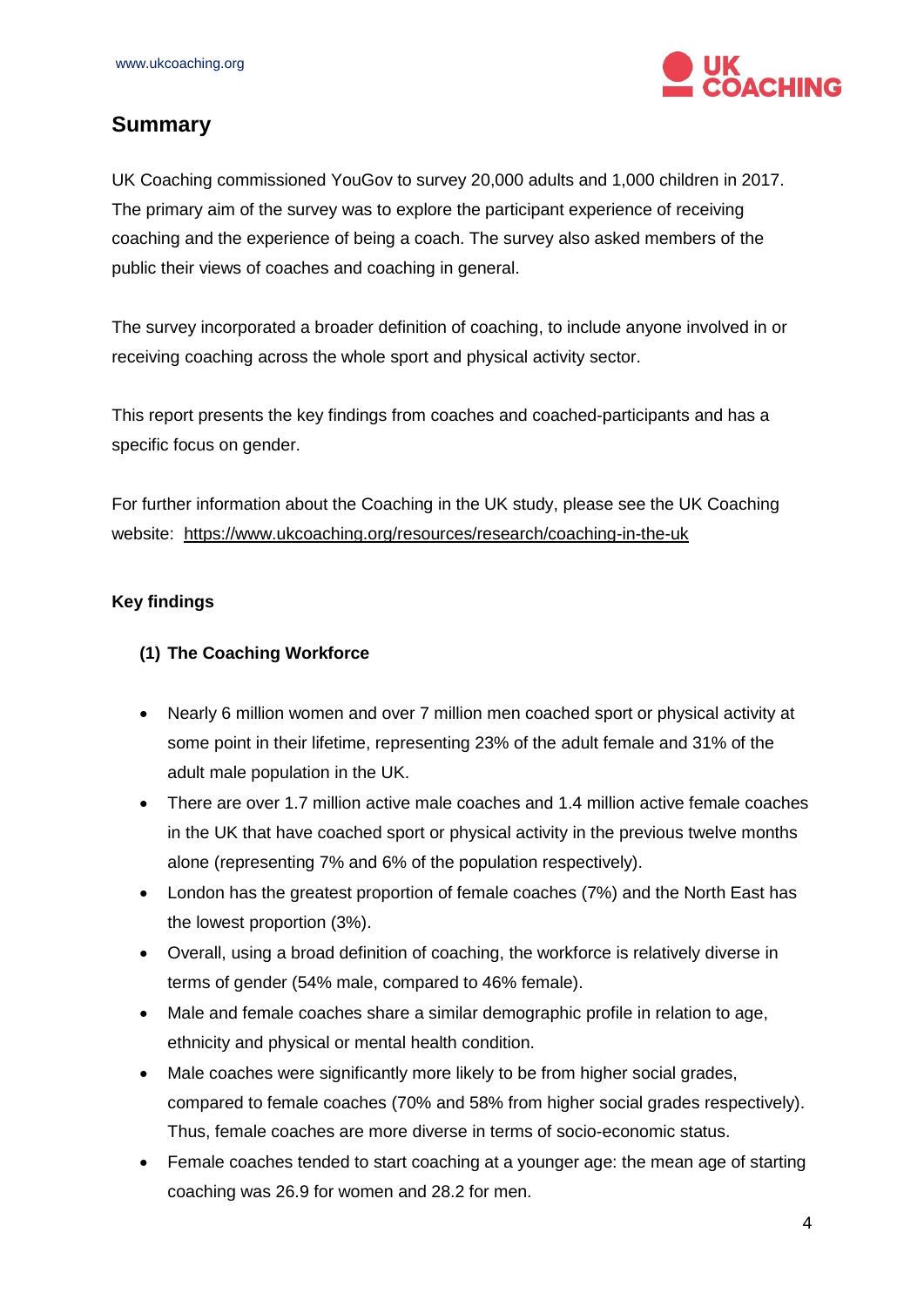

- Exploring the reasons why coaches first became involved in coaching, men were significantly more likely than women to say "to stay involved in sport or physical activity" and women were significantly more likely to say "career development".
- The most common job title cited by female coaches was a "helper" (24%); whereas the most common job title cited by male coaches was a "coach" (27%).
- Female coaches were significantly more likely to coach in school sessions as part of PE and outside of PE compared to male coaches (34% and 17% respectively), whereas male coaches were significantly more likely to coach in sports clubs (37% and 16% respectively).
- On average, women coached more hours in a paid capacity and significantly less hours in a voluntary capacity than men.
- 62% of female coaches reported that they do not have a formal coaching qualification, significantly higher than the proportion of male coaches (54%). An equal proportion of male and female coaches had qualifications at levels 3, 4 and above.
- Female coaches reported a significantly higher level of understanding of both younger children aged 5-9 (64%) and pre-school children aged 0-4 (51%) than male coaches (53% and 35% respectively).
- Most coaches reported a positive experience of coaching and the majority of male and female coaches reported that their coaching made a difference to their participants (81% and 75% respectively).
- The most commonly cited challenge by female coaches was the cost of training /qualifications (36%), whereas the most commonly cited challenge by males was balancing work/home life (40%).
- A lower proportion of females (37%) said they would like to spend more time coaching in the future compared to males (47%).

### **(2) Coached-participation**

- In the 12 months prior to the survey, 5.8 million women and 3.5 million men received coaching, representing 21% and 14% of the adult population in the UK respectively.
- Significantly more women were in receipt of coaching in the previous twelve months, than men.
- Males in receipt of coaching were significantly more likely to be of a higher social grade (71%) compared to females (65%).
- Females in receipt of coaching were significantly more likely than males to have a physical or mental health condition (33% female compared to 27% male); and to be aged 65+ (18% female compared to 14% male).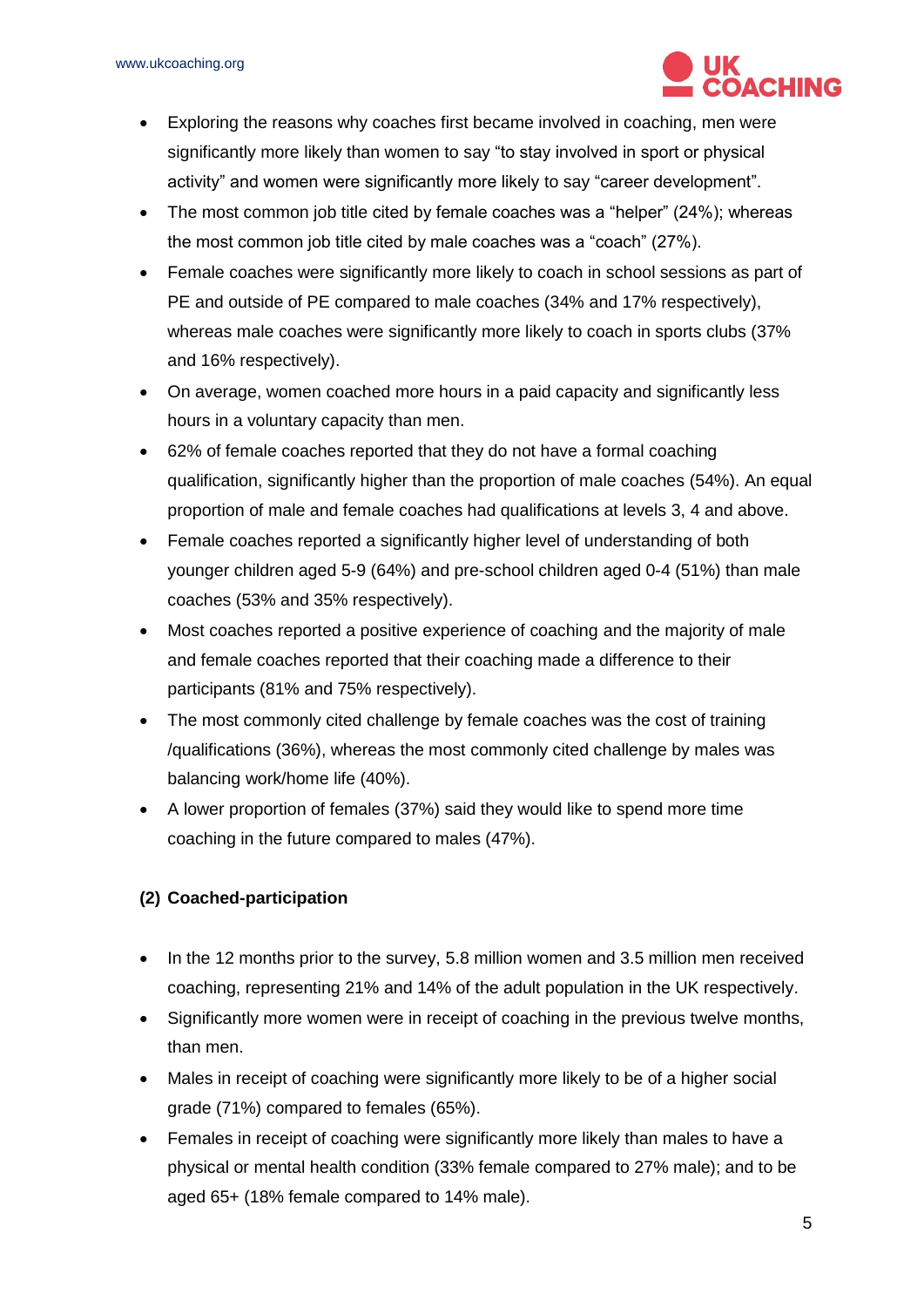

- Both males and females in receipt of coaching were overwhelmingly positive about their experience, with significantly more women rating their session as good (76%) than men (70%). Only 1% of males and females rated their session as poor.
- Overall, those who receive coaching report a very positive experience.
- Women were significantly more likely than men to agree that their coach motivates me do be better, encourages them to come back, and that they enjoy being coached.
- Men were significantly more likely than women to agree that their coach listens to them and supports them to achieve their individual goals.
- Women were significantly more likely than men to agree that coaching improves skills/performance, improves fitness, physical health, and mental health and wellbeing.
- Those in receipt of coaching had "stickier" sport and physical activity habits than those not in receipt of coaching: they were more likely to do more sport and physical activity; have increased their activity levels since the previous year; and would like to do more sport or physical activity in the future. Women were significantly more likely to agree with all of the above than men.
- A significantly larger proportion of female participants (84%) would recommend their coach to others compared to male participants (80%).
- Both males and females were most likely to choose a coach based on experience (72%). A significantly larger proportion of females were more likely to choose a coach based on personal and people skills (72% and 66% respectively).
- Both male and female participants thought it was more important that a coach understands them (56% and 57% respectively) than it was to have the same characteristics as them such as personality, gender, age, life experience and background.
- Men were significantly more likely than women to say it was important their coach had a similar personality to them; and women were significantly more likely than men to say it was important they were the same gender as them.
- Women were significantly more likely than men to report that a great coach was "friendly and approachable" and "creates a warm and welcoming environment". Men were significantly more likely than women to report "gives constructive feedback", "improve skills and ability", "treats participants as individuals", "get good results", and "know rules of the game".
- Over three quarters of females no longer in the receipt of coaching said they might be encouraged to receive coaching again in the future (81%). Reducing the cost of sessions was the most common factor cited by males and females that might encourage them to take part in sessions in the future (45% and 55% respectively).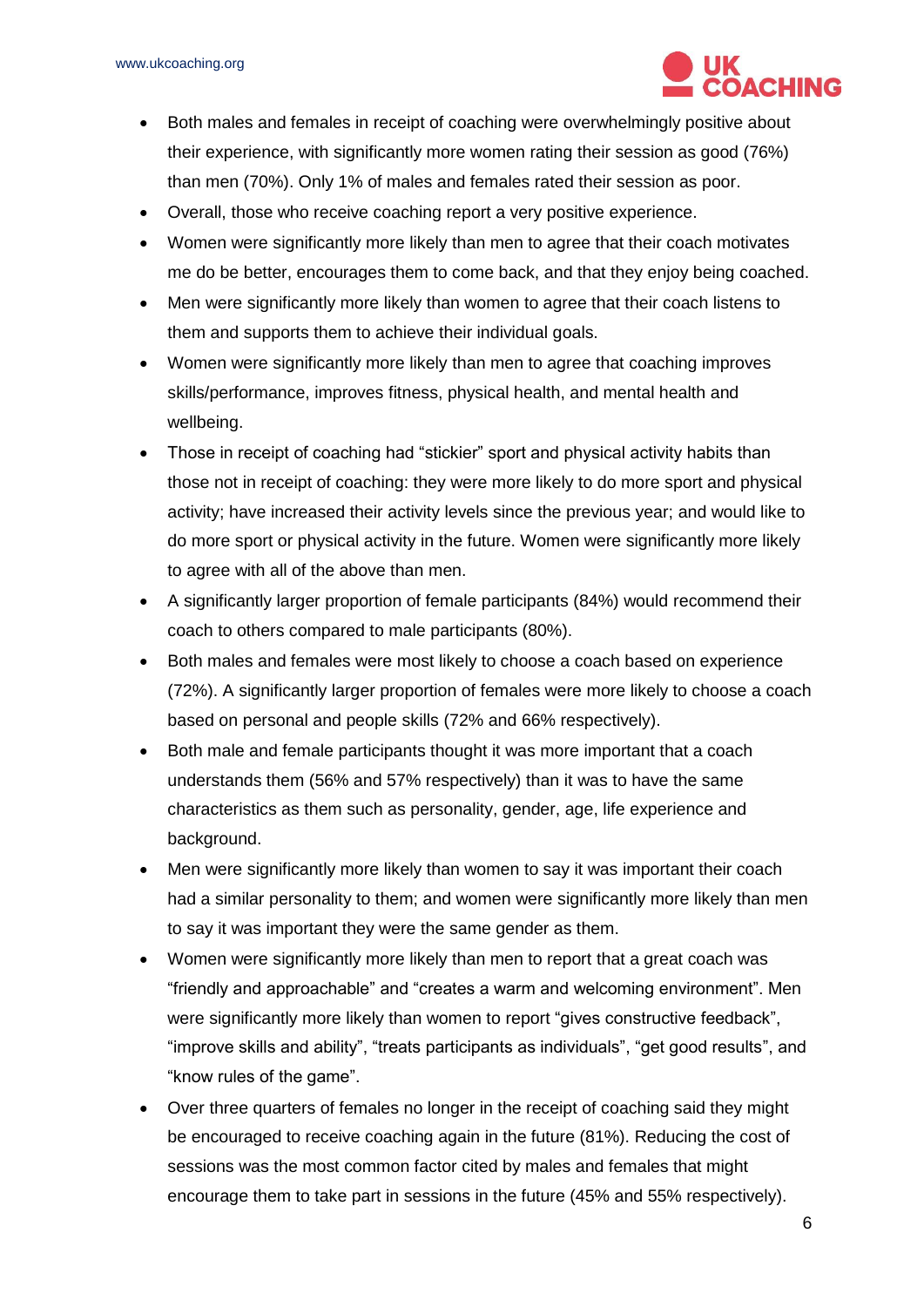

# <span id="page-6-0"></span>**Introduction**

In 2017, UK Coaching commissioned YouGov to undertake the largest ever survey into coaches and coaching. A nationally representative sample of 20,000 adults and 1,000 children were surveyed about their experience of receiving coaching and their experience of being a coach. The survey also asked the public about their perceptions of coaches and coaching in general.

This was the first major piece of research to encompass a broader definition of coaching, which included anyone involved in or receiving coaching across the whole sport and physical activity sector. It recognised that participants receive coaching in a range of different settings and that coaches play a number of different roles, from coaches in sports clubs, to community activators and helpers, PE teachers, and exercise and fitness instructors. All contribute towards an active nation.

This report presents the key findings from coaches and coached-participants and has a specific focus on gender.

Separate reports are available for:

- The coaching workforce
- Adult participants who have received coaching
- Children and young people who have received coaching
- The general public
- A spotlight on ethnicity

For further information about the Coaching in the UK study, please see the UK Coaching website: <https://www.ukcoaching.org/resources/research/coaching-in-the-uk>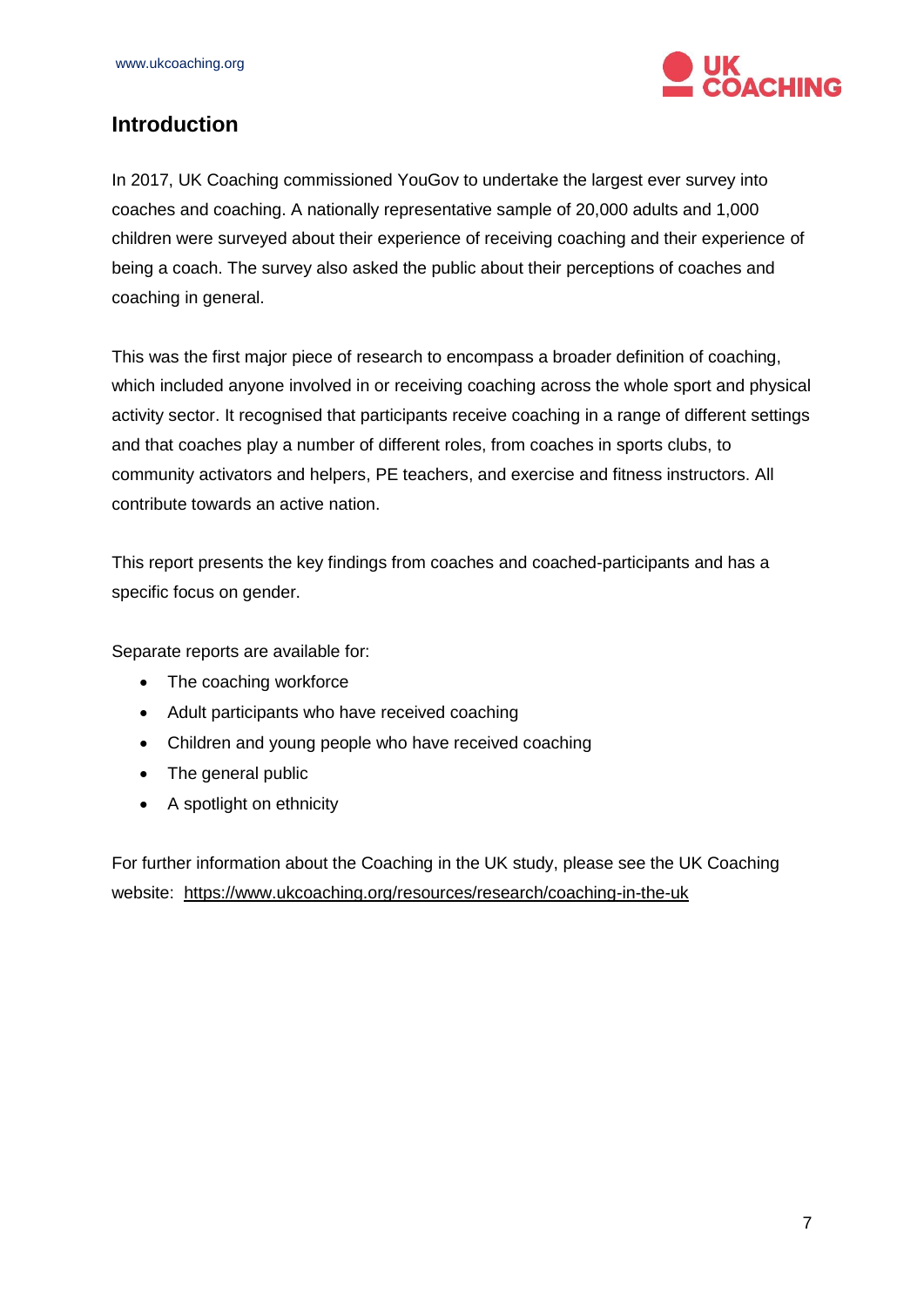

# <span id="page-7-0"></span>**Methodology**

YouGov conducted a survey of 20,688 UK adults aged 18+ in August 2017. The results are weighted to be representative of all UK adults (aged 18+).

The survey was administered online, using a questionnaire distributed to members of the YouGov panel of 800,000+ individuals. An email was sent to panellists selected at random from the base sample according to the sample definition, inviting them to take part in the survey.

Sample sizes:

| • All participants:                      | 20,688 |
|------------------------------------------|--------|
| • Coached participants:                  | 3,788  |
| • Coaches:                               | 1,350  |
| • Children and young people (aged 7-17): | 1,047  |

In order to explore all forms of coaching, 'coaching' has been defined for the purposes of this research as: "Coaching, instruction, training or tuition in ANY sport or physical activity. This can include any environment, such as formal sports club settings as well as informal community settings. It can include any sport or physical activity, including recreational or competitive sport, exercise, fitness, gym, dance, etc."

Below are the definitions for various terms used throughout the reports:

- Active coaches: people who have coached in the past twelve months.
- Inactive coaches: people who have coached in the past five years, but not in the past twelve months.
- Coached-participants: people who have received coaching in the past twelve months.
- BAME: Black, Asian, and Minority Ethnic groups (used to refer to members of nonwhite communities in the UK).
- Social grade: defined by the Market Research Society as a series of demographic classifications based on the occupation of the head of the household. The categories are classified as follows: AB: upper middle and middle class; C1: lower middle class; C2 skilled working class; DE: working class and non-working class. For the analysis, they have been grouped into higher grades (ABC1) and lower grades (C2DE).
- \* denotes a statistically significant finding (i.e. the difference between two or more results is a real difference and does not appear by chance.)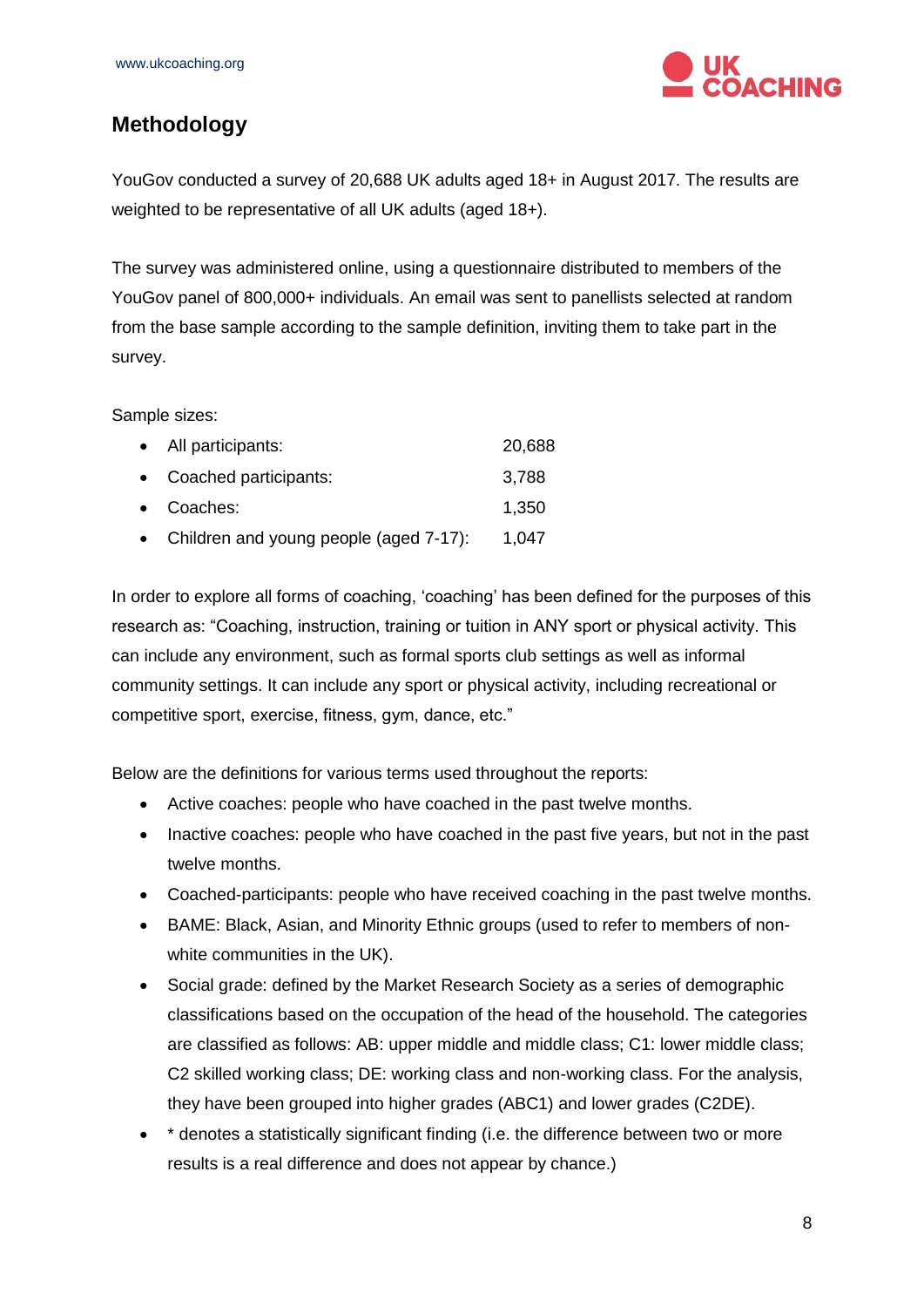

# **Coaching in the UK: A Spotlight on Gender**

**The Coaching Workforce**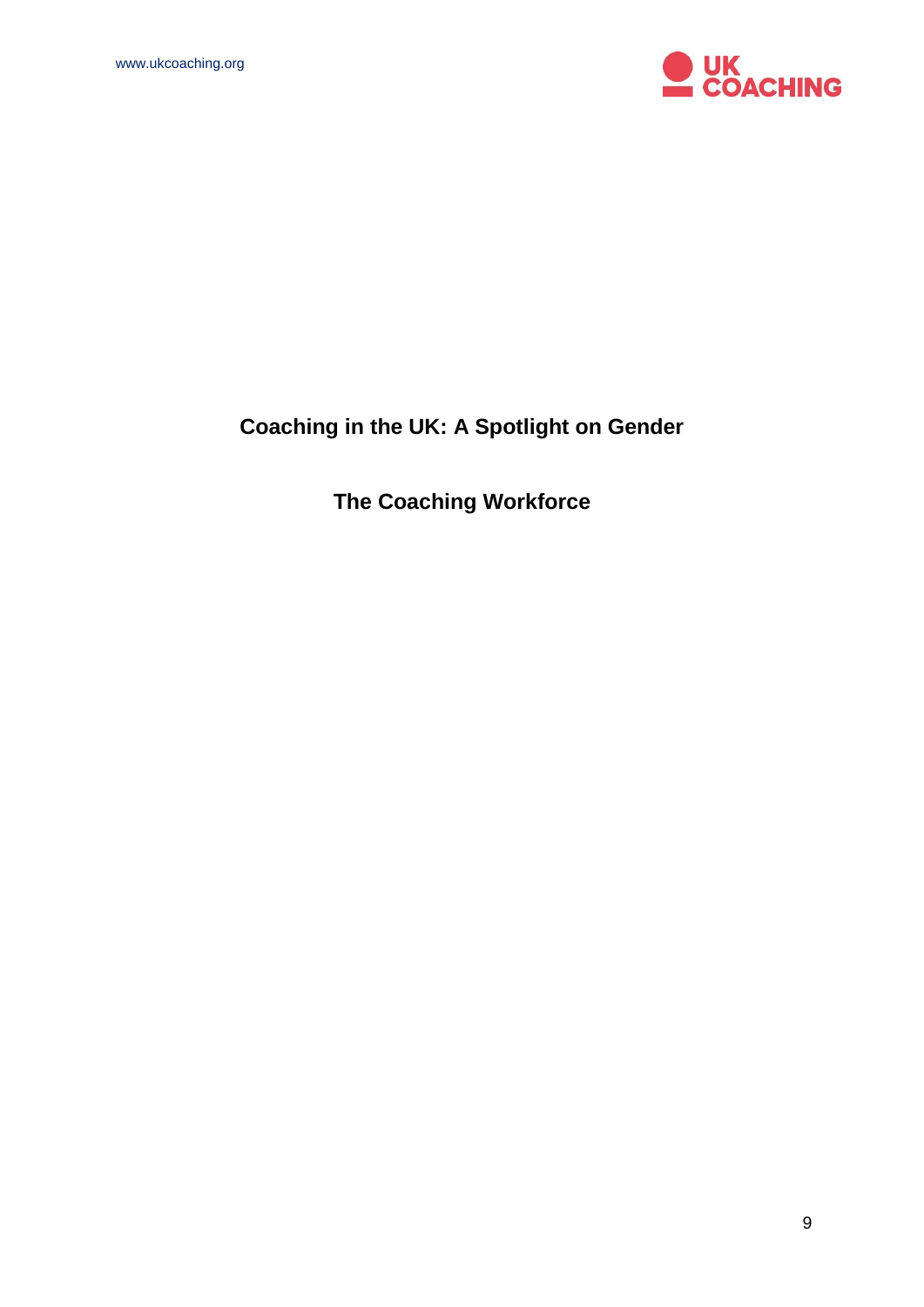

# <span id="page-9-0"></span>**The Coaching Workforce**

The first section of this report focuses on people who coached sport and physical activity in the twelve months prior to the survey, or at any point in their past.

The survey revealed that nearly 6 million women and over 7 million men coached at some point in their lifetime. This represents almost a quarter of the adult female population (23%) and almost a third of the adult male population (31%). As a proportion of the population, significantly more men coached sport and physical activity, than women.

The table below presents the total number of coaches in the UK who coached, instructed, trained, taught or led any sport or physical activity, in any environment, to children or adults, by gender.

| <b>Last time coached</b> | <b>Male</b> |                      |           | <b>Female</b>        |
|--------------------------|-------------|----------------------|-----------|----------------------|
|                          | N           | $%$ of<br>population | N         | $%$ of<br>population |
| In the past 12 months    | 1,677,268   | ⇁∗                   | 1,438,102 | 6                    |
| In the past 2 years      | 551,383     |                      | 475,401   |                      |
| In the past 3 years      | 575,278     |                      | 442,913   | 2                    |
| In the past 5 years      | 574,071     | ◠                    | 429,550   | 2                    |
| Longer than 5 years      | 3,984,127   | $17*$                | 2,993,328 | 12                   |
| <b>Total</b>             | 7,362,127   | $31*$                | 5,769,976 | 23                   |

#### **Table 1.1: Incidence of coaching in the UK, by gender**

*Base: all those who have coached at any point in their lifetime. Population figures are based on ONS mid-year population estimates (18+) in the UK.*

The data above suggests that there has been an annual turnover of coaches entering and leaving the workforce each year of around 1 million: c600,000 men and c400,000 women.

It is interesting to note that there is a large pool of coaches that are no longer actively involved in coaching (18% of the adult female population and 23% of adult male population).

#### <span id="page-9-1"></span>**Active Coaches, by gender**

Examining only "active" coaches (those who coached within the previous twelve months of the survey), the survey found 1.7 million active male coaches and 1.4 million active female coaches (7% and 6% of the adult population in the UK respectively).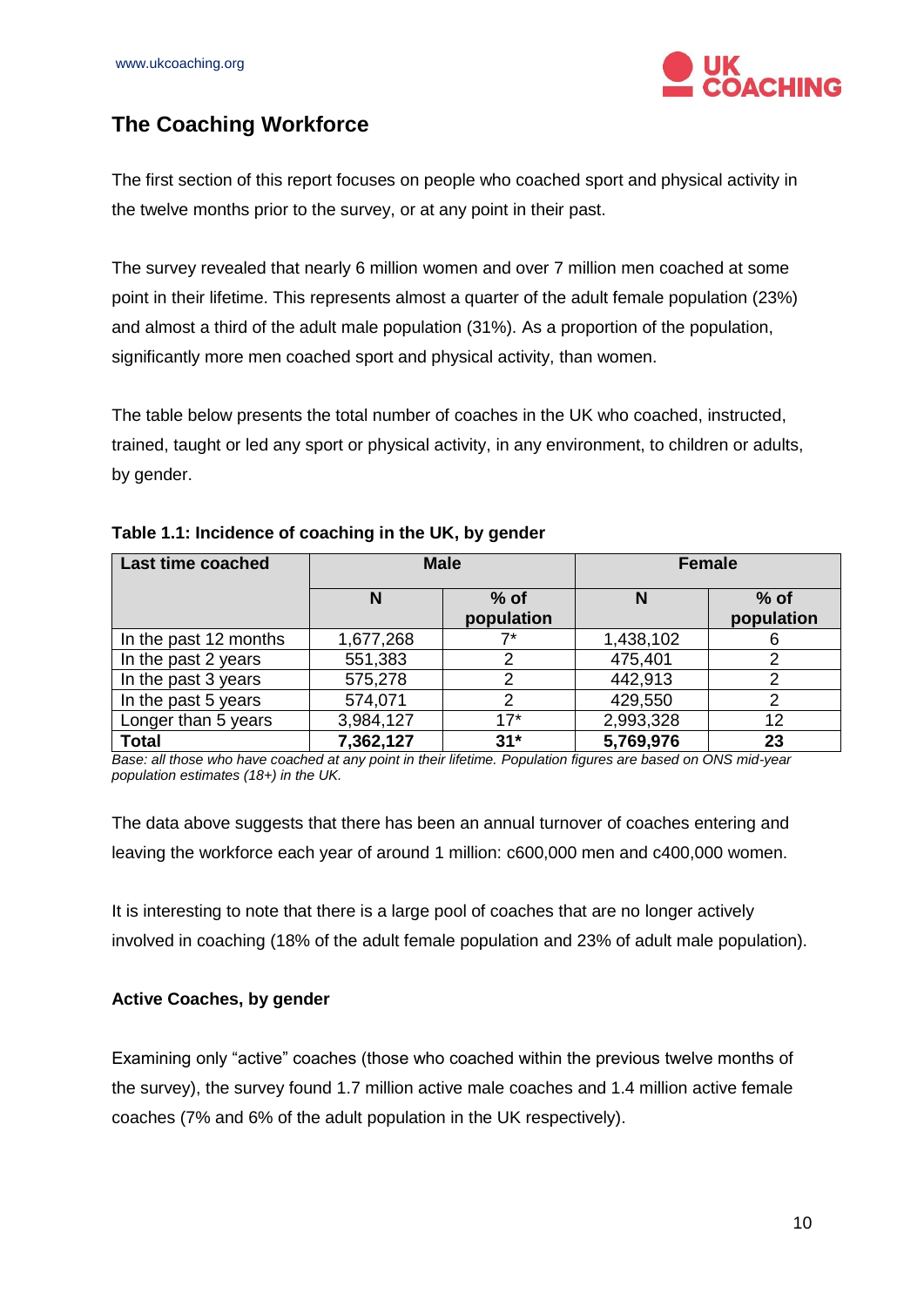

There are home country variations, as shown in the table below. Northern Ireland has the lowest proportion of female coaches (5%). The proportion of female coaches in Scotland is higher than that of male coaches (8% and 6% respectively).

| <b>Home Country</b> | <b>Male</b> |                 |           | <b>Female</b>   |
|---------------------|-------------|-----------------|-----------|-----------------|
|                     | N           | % of population | N         | % of population |
| England             | 1,488,348   | ⇁∗              | 1,333,241 |                 |
| Wales               | 96,960      |                 | 76,395    |                 |
| Scotland            | 125,972     |                 | 181,873   |                 |
| Northern Ireland    | 55,343      |                 | 36,739    |                 |

| Table 1.2: Active coaches by home country, by gender |  |  |
|------------------------------------------------------|--|--|
|------------------------------------------------------|--|--|

*Base: all those who have coached in the last 12 months. The total for all home countries does not equate to the total in table 1.1 above, due to rounding. Population figures are based on ONS mid-year population estimates (18+) in the UK*

#### <span id="page-10-0"></span>**Regional data, by gender**

Within the regions of England, the proportion of active coaches varies. London has the greatest proportion of male and female coaches (10% and 7% respectively) and the North East has the lowest proportion of female coaches (3%).

Interestingly, the East Midlands is the only region where there is a greater proportion of female coaches compared to male coaches (6% and 5% respectively).

#### **Table 1.3: Active coaches by home region, by gender**

| <b>Region</b>            | $\cdot$<br><b>Male</b> |                      | <b>Female</b> |                      |
|--------------------------|------------------------|----------------------|---------------|----------------------|
|                          | N                      | $%$ of<br>population | N             | $%$ of<br>population |
| <b>North East</b>        | 71,687                 | 7*                   | 32,610        | 3                    |
| North West               | 166,505                | 6                    | 145,594       | 5                    |
| Yorkshire and the Humber | 125,335                | 6                    | 109,218       | 5                    |
| East Midlands            | 91,696                 | 5                    | 114,607       | 6                    |
| <b>West Midlands</b>     | 133,233                | 6                    | 115,458       | 5                    |
| East                     | 187,846                | 8                    | 148,086       | 6                    |
| South East               | 276,508                | $8*$                 | 218,280       | 6                    |
| London                   | 336,320                | $10*$                | 240,797       |                      |
| South West               | 240,797                | $8*$                 | 113,606       | 5                    |

*Base: all those who have coached in the last 12 months. The total for all regions does not equate to the total in table 1.1 above, due to rounding. Population figures are based on ONS mid-year population estimates (18+) in the UK.*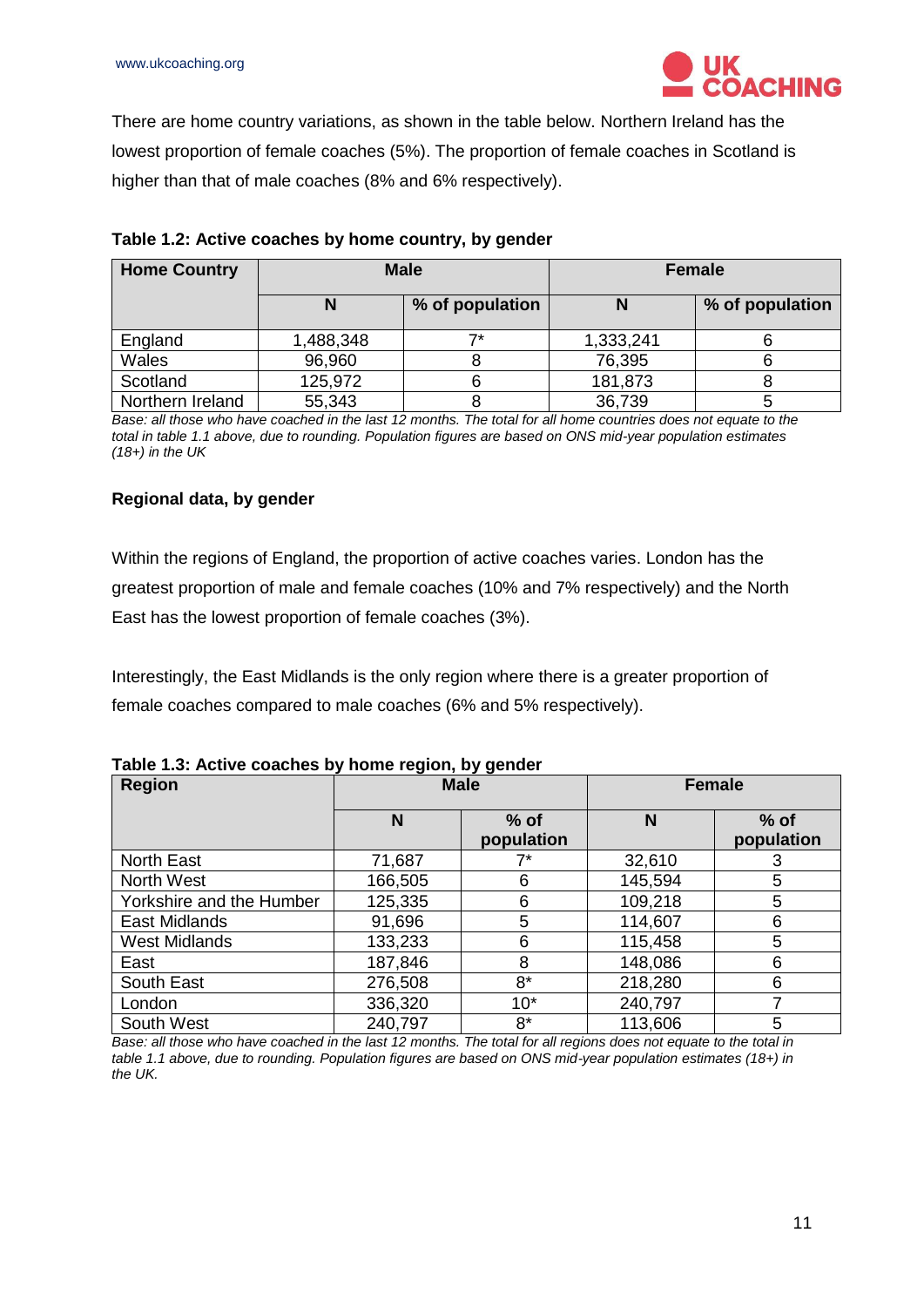

#### <span id="page-11-0"></span>**Profile of active coaches, by gender**

The survey found that just over half of those who coached in the previous twelve months were male (54%), and just under a half were female (46%).

Male and female coaches shared a similar demographic profile in relation to age, ethnicity and physical or mental health condition. However, a greater proportion of female coaches were in the age 25-34 bracket, and slightly less aged 55+, compared to male coaches.

Male coaches were significantly more likely to be from higher social grades, compared to female coaches (70% and 58% respectively). Thus, female coaches are more diverse in terms of socio-economic status.

| <b>Active Coaches</b>                  | Male $(\%)$ | Female (%) |
|----------------------------------------|-------------|------------|
| Gender                                 | 54          | 46         |
| 18-24                                  | 20          | 20         |
| 25-34                                  | 20          | 24         |
| 35-44                                  | 23          | 22         |
| 45-54                                  | 15          | 15         |
| 55-64                                  | 12          | 10         |
| $65+$                                  | 11          | 9          |
| White                                  | 78          | 77         |
| <b>BAME</b>                            | 22          | 23         |
| Physical or mental health condition    | 25          | 27         |
| No physical or mental health condition | 66          | 64         |
| Higher social grades                   | $70*$       | 58         |
| Lower social grades                    | 30          | 42         |

#### **Table 1.4: Profile of UK active coaches, by gender**

*Base: all those who have coached in the last 12 months.* 

#### <span id="page-11-1"></span>**Age started coaching, by gender**

The age that people started coaching is presented in the table below. A greater proportion of female coaches (17%) started coaching before the age of 16, compared to male coaches (14%); whereas a greater proportion of male coaches started coaching between the ages of 17 and 21 (25%) compared to female coaches (23%).

The mean age of starting coaching was 26.9 for women and 28.2 for men.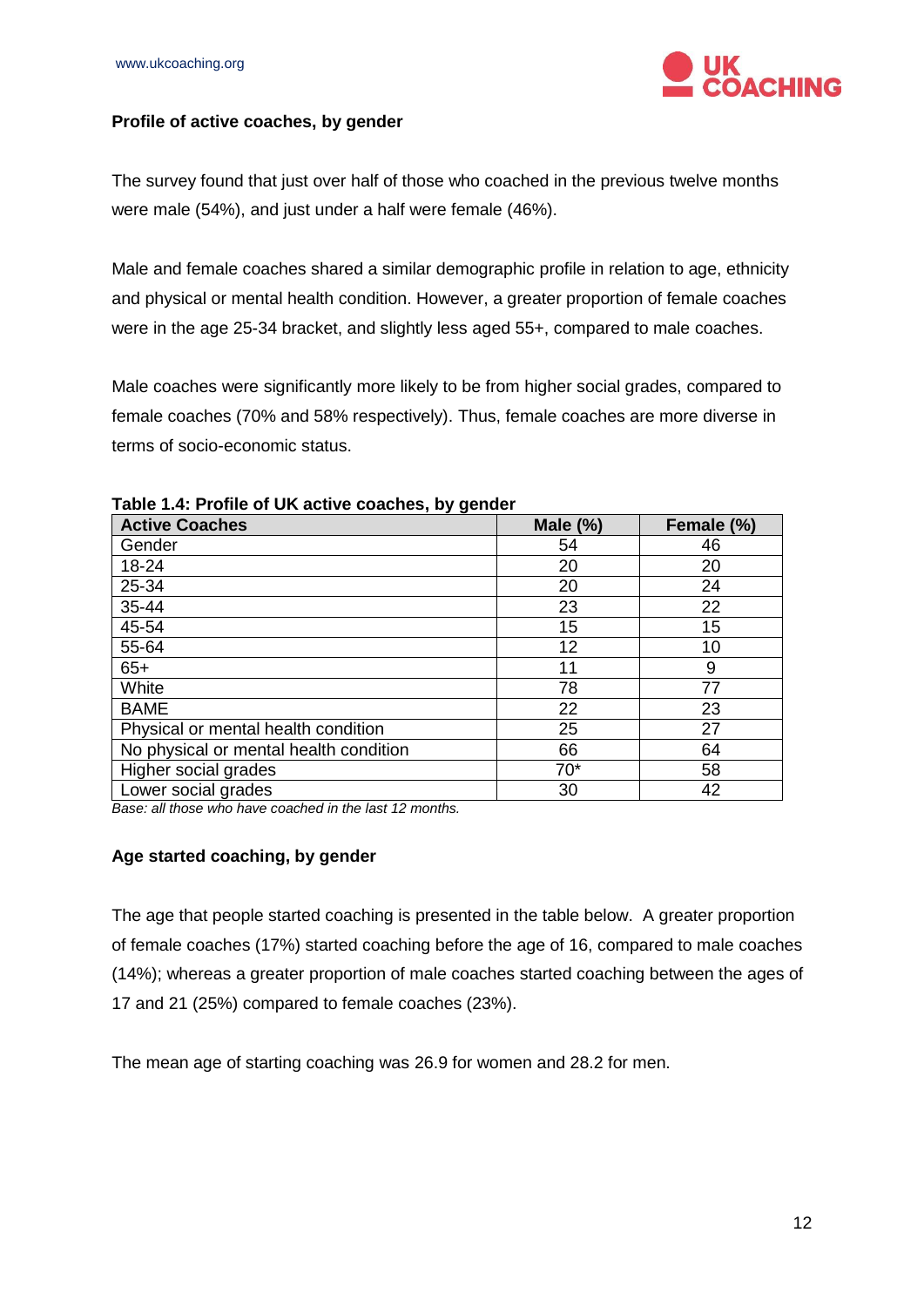

| Age          | .<br>Male $(\%)$ | Female (%) |
|--------------|------------------|------------|
| 16 and under | 14               |            |
| $17 - 21$    | 25               | 23         |
| 22-25        | 15               | 15         |
| 26-30        | 12               | 13         |
| $31 - 40$    | 18               | 18         |
| Over 40      | 15               | 13         |

#### **Table 1.5: Age started coaching, by gender**

*Base: all those who have coached in the last 12 months* 

Exploring the reasons why coaches first became involved in coaching, the most popular reasons cited by male coaches were "to support their local team" (28%) and "began coaching other participants whilst still playing" (27%). The most popular reasons cited by female coaches were "to stay involved in sport or physical activity" (20%) and for "career development" (19%).

Men were significantly more likely than women to quote "to stay involved in sport or physical activity" and women were significantly more likely than men to quote "career development".

| Reason                                                 | Male % | Female % |
|--------------------------------------------------------|--------|----------|
| To stay involved in sport or physical activity         | $25*$  | 20       |
| Career development                                     | 13     | $19*$    |
| To contribute to my local community                    | 20     | 18       |
| Progressed from volunteering                           | 19     | 18       |
| Began coaching other participants whilst still playing | $27*$  | 17       |
| To support my local club/ team                         | $28*$  | 16       |
| As a result of child's involvement in sport            | 18     | 16       |
| I was inspired by my own coach                         | $16*$  | 12       |
| Other                                                  | 11     | $16*$    |

**Table 1.6: Reasons first became involved in coaching, by gender**

*Base: all those who have coached in the last 12 months. Respondents could select more than one option; therefore, percentages do not add up to 100%*

#### <span id="page-12-0"></span>**Coaching roles, by gender**

Coaches were asked to select a job title that best described their coaching role. A wide variety of job titles were selected, from helpers, school teachers and fitness instructors.

The most common job title cited by female coaches was a "helper" (24%); whereas the most common job title cited by male coaches was a "coach" (27%).

Men were significantly more likely than women to describe their role as a coach, personal trainer, advanced/senior coach, head coach, performance coach or specialist coach.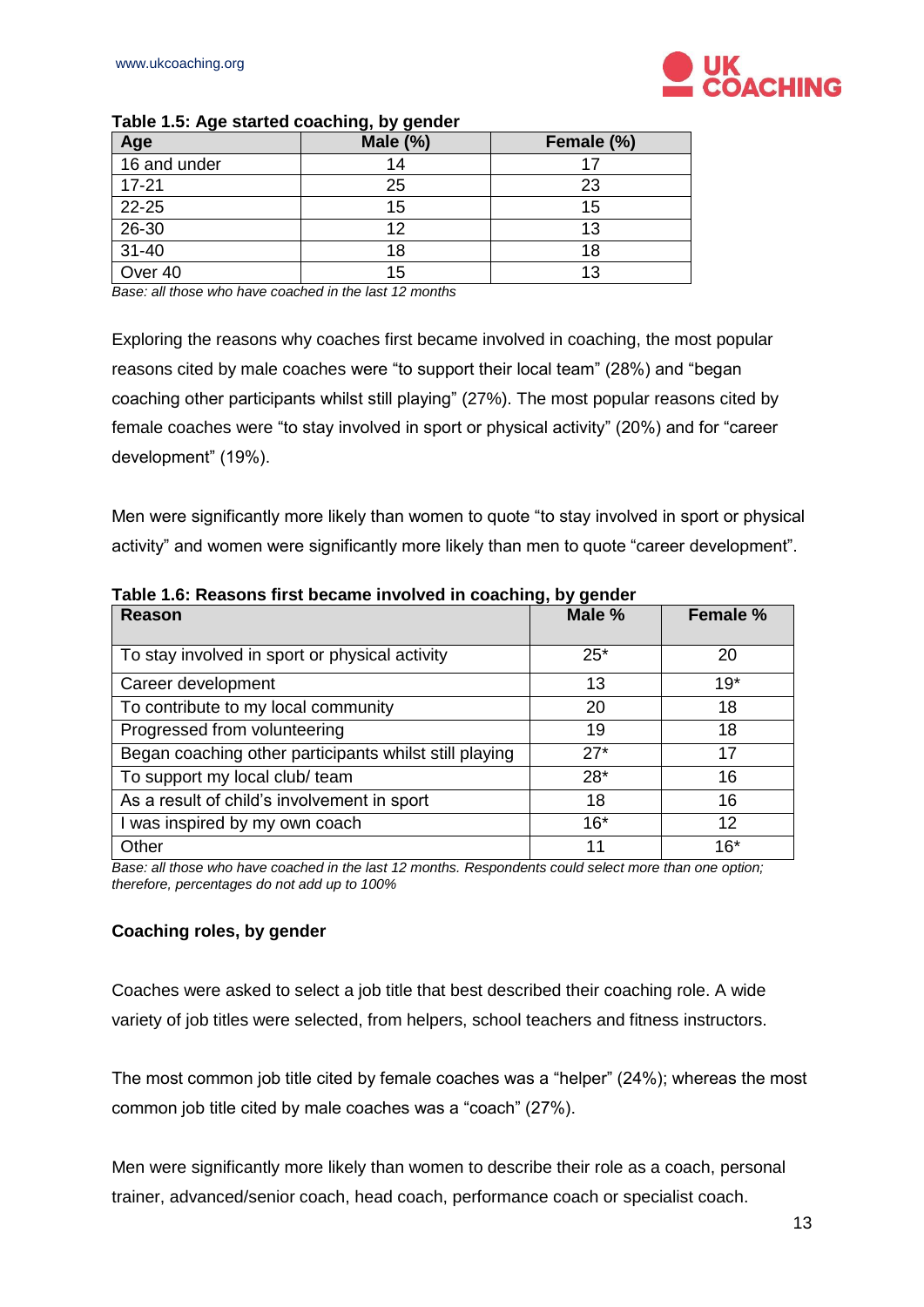

Women were significantly more likely than men to describe their role as a teacher or PE teacher.

| <b>Job Titles</b>                     | Male %         | Female %       |
|---------------------------------------|----------------|----------------|
| Helper                                | 21             | 24             |
| <b>Assistant Coach</b>                | 16             | 13             |
| Coach                                 | $27*$          | 13             |
| <b>PE</b> Teacher                     | 5              | $12*$          |
| <b>Activators/ Facilitators</b>       | 14             | 12             |
| <b>Fitness or Exercise Instructor</b> | 9              | 10             |
| Teacher                               | $\overline{7}$ | $10*$          |
| <b>Sports Leader</b>                  | 11             | 8              |
| <b>Trainee Coach</b>                  | 6              | 6              |
| <b>Personal Trainer</b>               | $8*$           | 5              |
| <b>Advanced/Senior Coaches</b>        | $7^*$          | 3              |
| <b>Head Coach</b>                     | 6*             | 2              |
| Performance Coach                     | $5^*$          | $\overline{2}$ |
| <b>Specialist Coach</b>               | $9*$           | $\overline{2}$ |
| Other                                 | 12             | $17*$          |

#### **Table 1.7**: **Coaching job titles, by gender**

**Base: all those who have coached in the last 12 months. Respondents could select more than one option;** *therefore, percentages do not add up to 100%*

#### <span id="page-13-0"></span>**Coaching Environment, by gender**

Coaches were next asked about where their coaching activity takes place. Female coaches were significantly more likely to coach in school sessions as part of PE and outside of PE compared to male coaches (34% and 17% respectively, combined data).

Male coaches were significantly more likely to coach in sports clubs than female coaches (37% and 16% respectively).

Female coaches were also more likely than males to coach within community groups; and males were more likely to coach in outdoor spaces and in private leisure centres/sessions than females.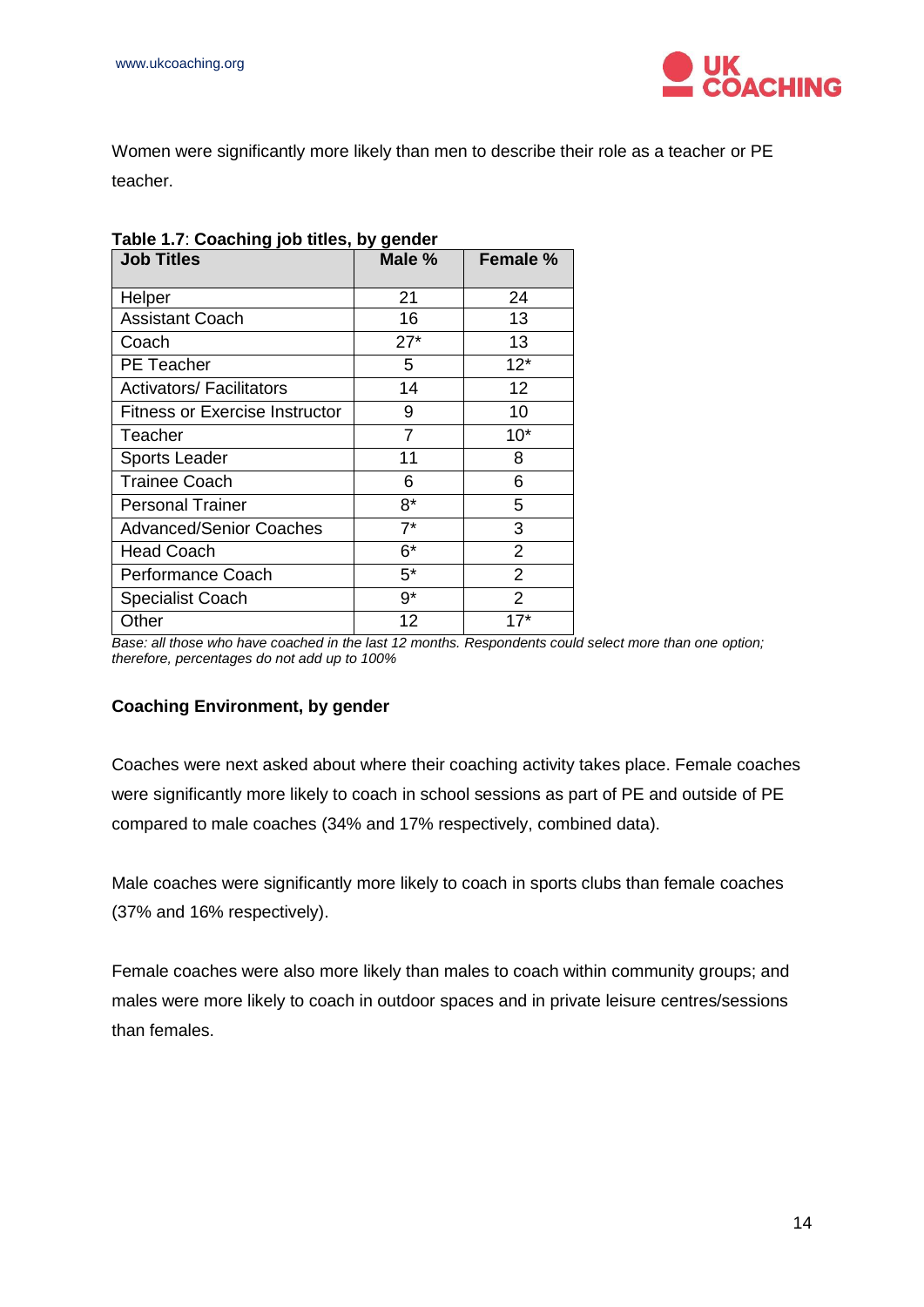

| <b>Place</b>                                      | Male % | Female %      |
|---------------------------------------------------|--------|---------------|
| School sessions (as part of PE)                   | 8      | $21*$         |
| Sports clubs                                      | $37*$  | 16            |
| Community group, youth group or similar           | 13     | 16            |
| School sessions (e.g. outside PE, Active Schools) | 9      | $13*$         |
| In an outdoor/ country setting                    | 9      | 9             |
| Local Authority leisure centre                    | 8      | 8             |
| In an outdoor/ urban space                        | 11     | 8             |
| Private leisure centre, gym or health club        | 10     |               |
| Private sessions with my own clients              | 10     |               |
| Further or higher education sessions              | 4      | 4             |
| In a talent/ performance environment              | 2      | 3             |
| Sports institute or similar                       | 3      | $\mathcal{P}$ |
| Other                                             | 13     | 16            |

#### **Table 1.8: Where coaching takes place, by gender**

*Base: all those who have coached in the last 12 months.* 

#### <span id="page-14-0"></span>**Coaching hours, by gender**

In a typical week, both female and male coaches were most often coaching for one to two hours (39% and 32% respectively). Women were significantly more likely to do so, compared to men. Male coaches were significantly more likely to coach over ten hours per week.

Interestingly, around one fifth of female and male coaches (21% and 19% respectively) reported no regular hours in a typical week, suggesting that they coach on a more ad-hoc or sessional basis.

| . .              | , , ,  |                 |
|------------------|--------|-----------------|
| <b>Hours</b>     | Male % | <b>Female %</b> |
| No regular hours | 19     |                 |
| 1-2 Hours        | 32     | $39*$           |
| 3-5 Hours        | 15     | 13              |
| 6-9 Hours        |        |                 |
| Over 10 Hours    | $29*$  | 9Δ              |

*Table 1.9: Coaching hours in a typical week, by gender*

*Base: all those who have coached in the last 12 months* 

#### <span id="page-14-1"></span>**Volunteer v's paid coaching, by gender**

On average, women coached more hours in a paid capacity than men: the mean number of hours coaching per week in a paid capacity was 7.2 hours for women and 6.6 hours for men.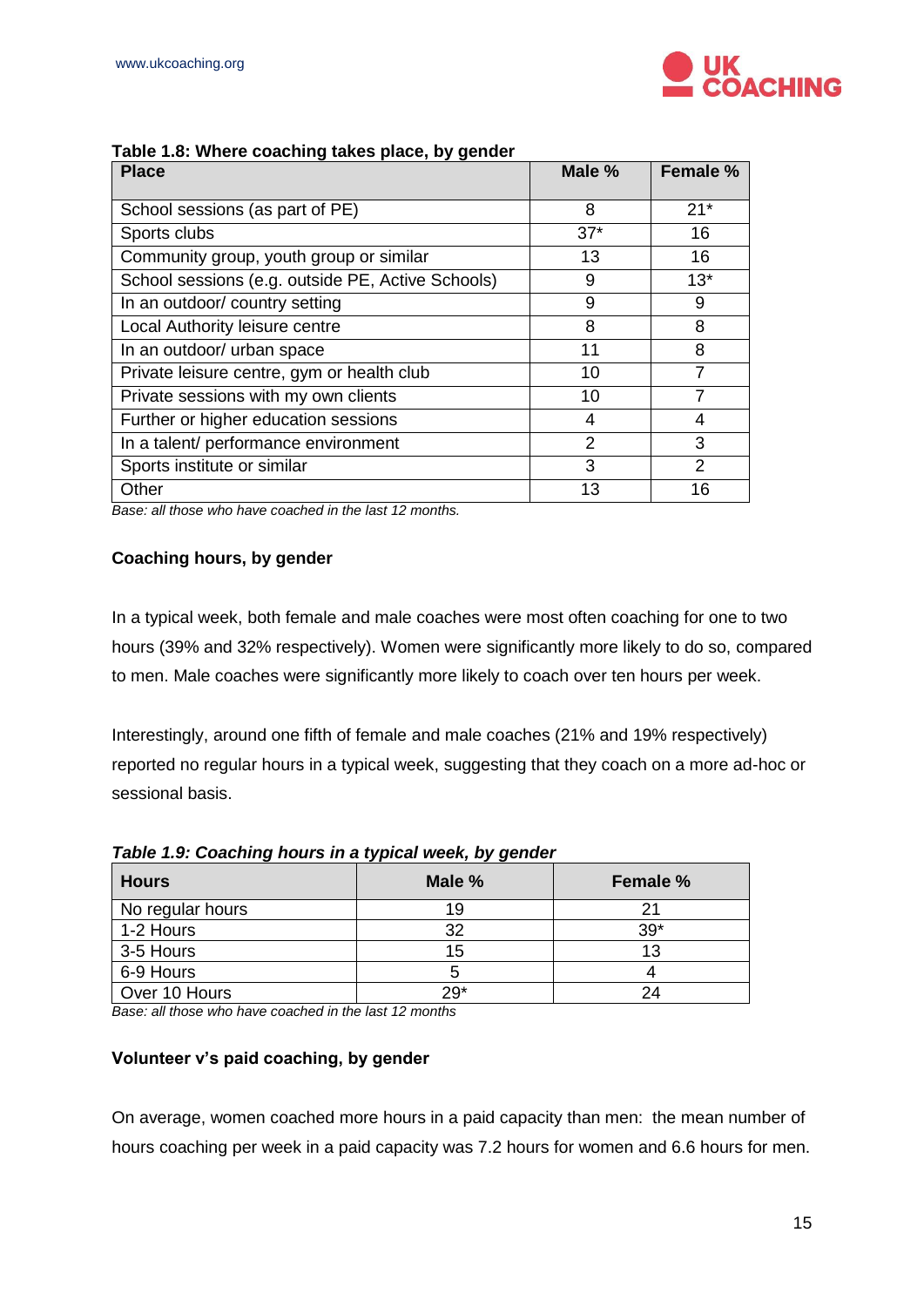

On average, women coached significantly less hours in a voluntary capacity than men: the mean number of hours coaching per week in a voluntary capacity was 7.5 hours for women and 14.5 hours for men.

#### <span id="page-15-0"></span>**Coach qualifications, by gender**

The table below presents the level of coach qualifications, by gender. 62% of female coaches reported that they do not have a formal coaching qualification. This is significantly higher than the proportion of male coaches without a formal coaching qualification (54%).

It is interesting to note that whilst a greater proportion of male coaches have a level 1 or level 2 qualification (significantly more at level 1) than female coaches; an equal proportion of male and female coaches have qualifications at levels 3, 4 and above.

| Qualification                   | Male % | <b>Female %</b> |
|---------------------------------|--------|-----------------|
| No Qualification                | 54     | $62*$           |
| Activator/ Leader qualification | 6      |                 |
| Level 1 (Or equivalent)         | $12*$  |                 |
| Level 2 (Or equivalent)         |        |                 |
| Level 3 (Or equivalent)         | 5      | 5               |
| Level 4 (Or equivalent)         | 3      | 3               |
| HE/FE Degree or Diploma         | 5      | 5               |
| Other                           | 5      |                 |

*Table 1.10: Type of qualification, by gender*

*Base: all those who have coached in the last 12 months* 

#### <span id="page-15-1"></span>**Understanding participants, by gender**

Active coaches were asked to what extent they felt they understood the specific needs of different aged groups. Female coaches reported a significantly higher level of understanding of both younger children aged 5-9 (64%) and pre-school children aged 0-4 (51%) than male coaches (53% and 35% respectively).

Male coaches reported a significantly higher level of understanding of adults aged 18-50 (82%), young people aged 14-17 (71%) and older adults aged 50+ (65%), compared to female coaches (65%, 63% and 52% respectively).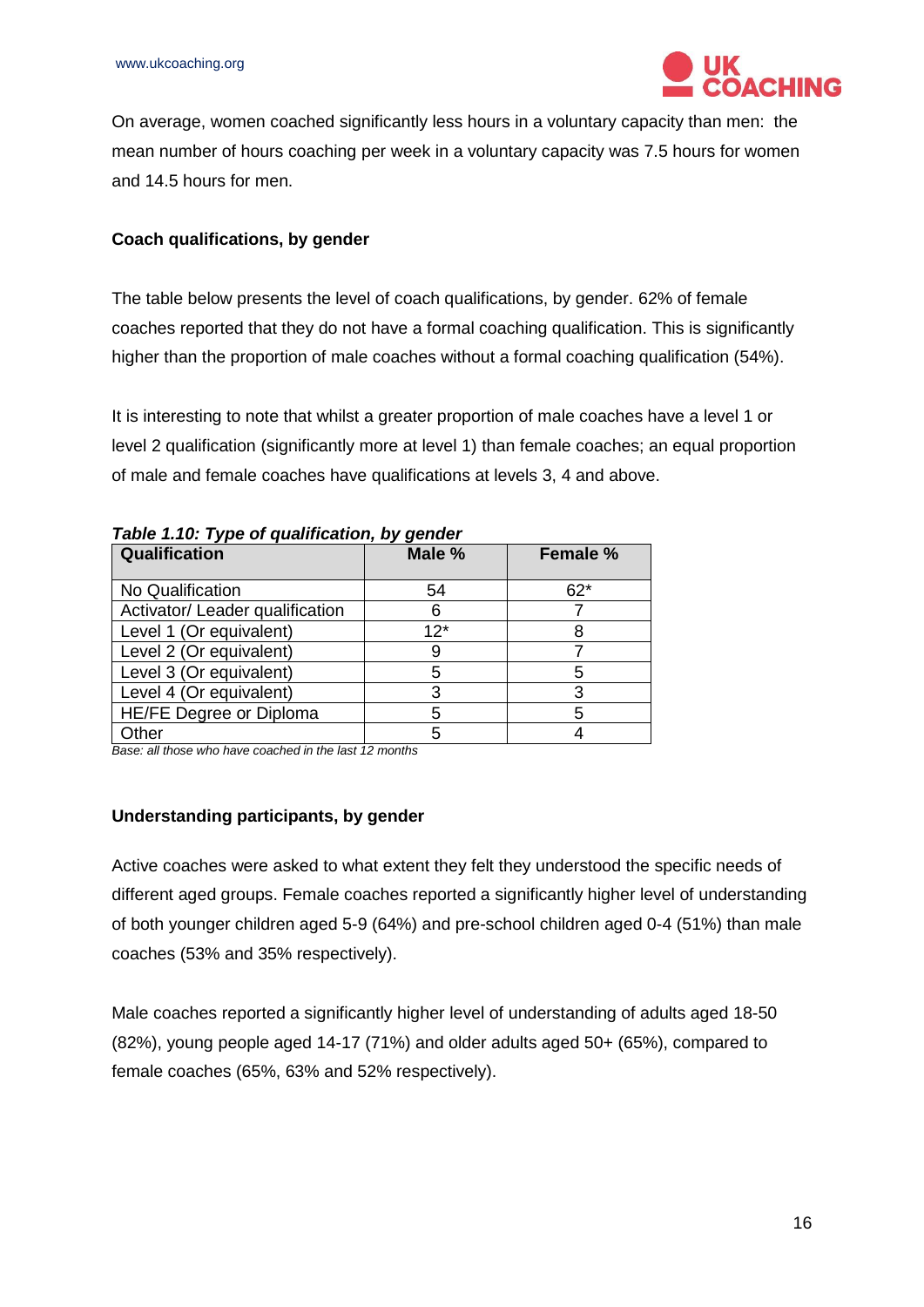

| <b>Participant age groups</b> | <b>Male</b>                  |                              | <b>Female</b>                |                              |
|-------------------------------|------------------------------|------------------------------|------------------------------|------------------------------|
|                               | % some/good<br>understanding | % little/no<br>understanding | % some/good<br>understanding | % little/no<br>understanding |
| Older children (10-13)        | 66                           | 34                           | 66                           | 34                           |
| Adults (18-50)                | $82*$                        | 18                           | 65                           | 35                           |
| Younger Children (5-9)        | 53                           | 47                           | $64*$                        | 36                           |
| Young People (14-17)          | $71*$                        | 29                           | 63                           | 37                           |
| Older adults (50+)            | $65*$                        | 35                           | 52                           | 48                           |
| Pre- School Children (0-4)    | 35                           | 65                           | $51*$                        | 49                           |

#### **Table 1.11: Coaches Understanding of different age groups, by gender**

*Base: all those who have coached in the last 12 months* 

Likewise, active coaches were asked the extent to which they felt they understood the specific needs of different groups of people.

Overall, female coaches were more likely than males to report they had some/good understanding of women and girl groups only (71%), and people with a learning disability (47%).

In contrast, male coaches were more likely than females to report that they had some/good understanding of people from low income groups (66%), people who are inactive / infrequently inactive (62%), people form black and minority ethnic groups (70%), people new to sport / physical activity (73%), and talented/high performance athletes (53%).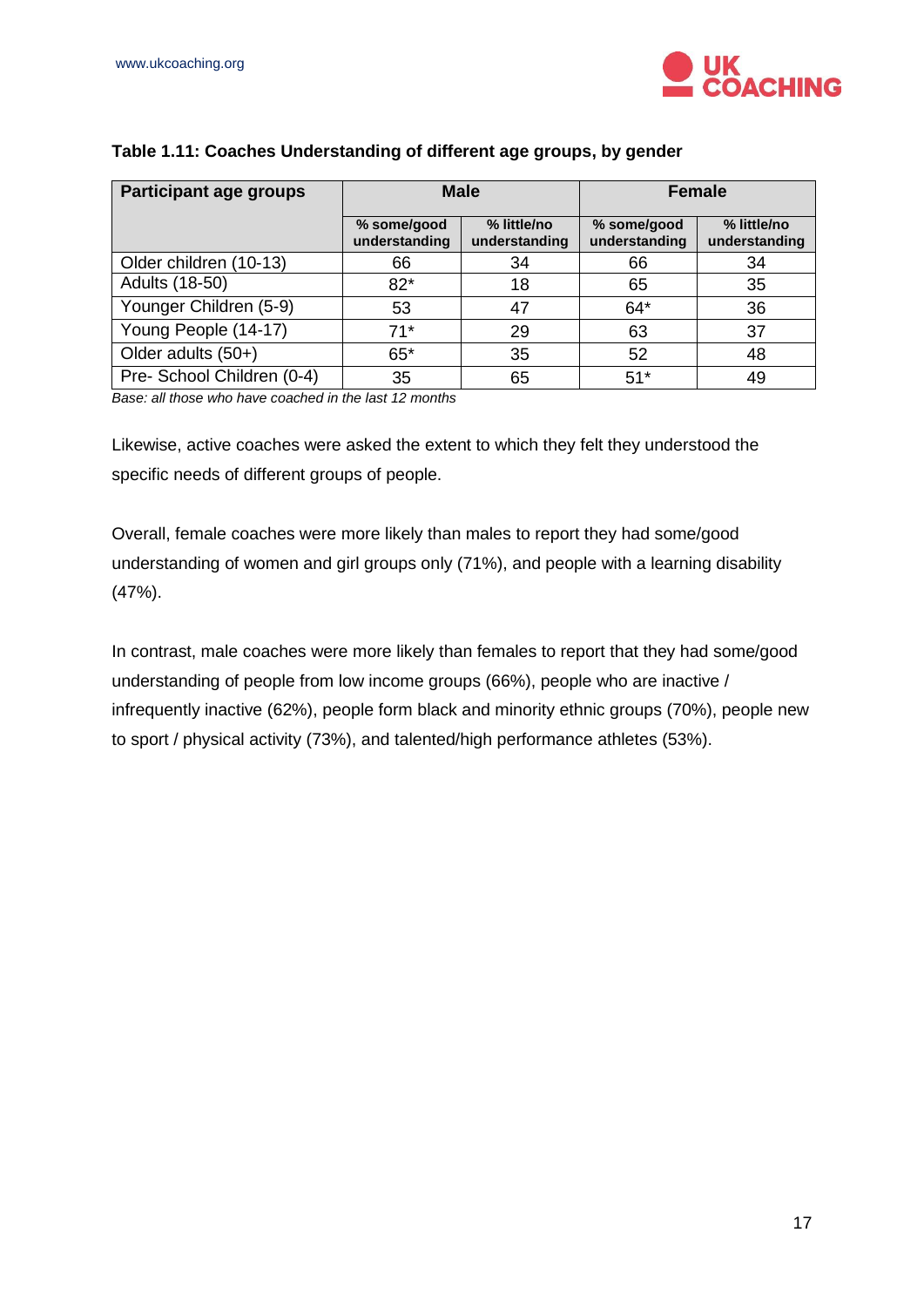

| <b>Participant groups</b>                              | <b>Male</b>                  |                              | <b>Female</b>                |                              |  |
|--------------------------------------------------------|------------------------------|------------------------------|------------------------------|------------------------------|--|
|                                                        | % some/good<br>understanding | % little/no<br>understanding | % some/good<br>understanding | % little/no<br>understanding |  |
| Women or girl groups only                              | 64                           | 36                           | $71*$                        | 29                           |  |
| People new to sport /<br>physical activity             | $73*$                        | 27                           | 62                           | 38                           |  |
| People form black and<br>minority ethnic groups        | $70*$                        | 30                           | 62                           | 38                           |  |
| People who are inactive /<br>infrequently inactive     | 62                           | 38                           | 58                           | 42                           |  |
| People from low income<br>groups                       | 66*                          | 34                           | 58                           | 42                           |  |
| People with a learning<br>disability                   | 44                           | 56                           | 47                           | 53                           |  |
| People with a Physical<br><b>Disability</b>            | 44                           | 56                           | 44                           | 56                           |  |
| People with a long-term<br>illness or health condition | 43                           | 57                           | 43                           | 57                           |  |
| Talented players / high<br>performance athletes        | $53*$                        | 47                           | 37                           | 63                           |  |

#### **Table.1.12: Coaches Understanding of different groups, by gender**

*Base: all those who have coached in the last 12 months* 

#### <span id="page-17-0"></span>**Experiences of coaches, by gender**

Active coaches were asked a series of questions regarding their experience of being a coach. The most common response given by both male and female coaches was that their coaching made a difference to their participants (81% and 75% respectively).

It is interesting to note that female coaches were less likely to agree with all of these statements, compared to male coaches. These were significant differences in most cases.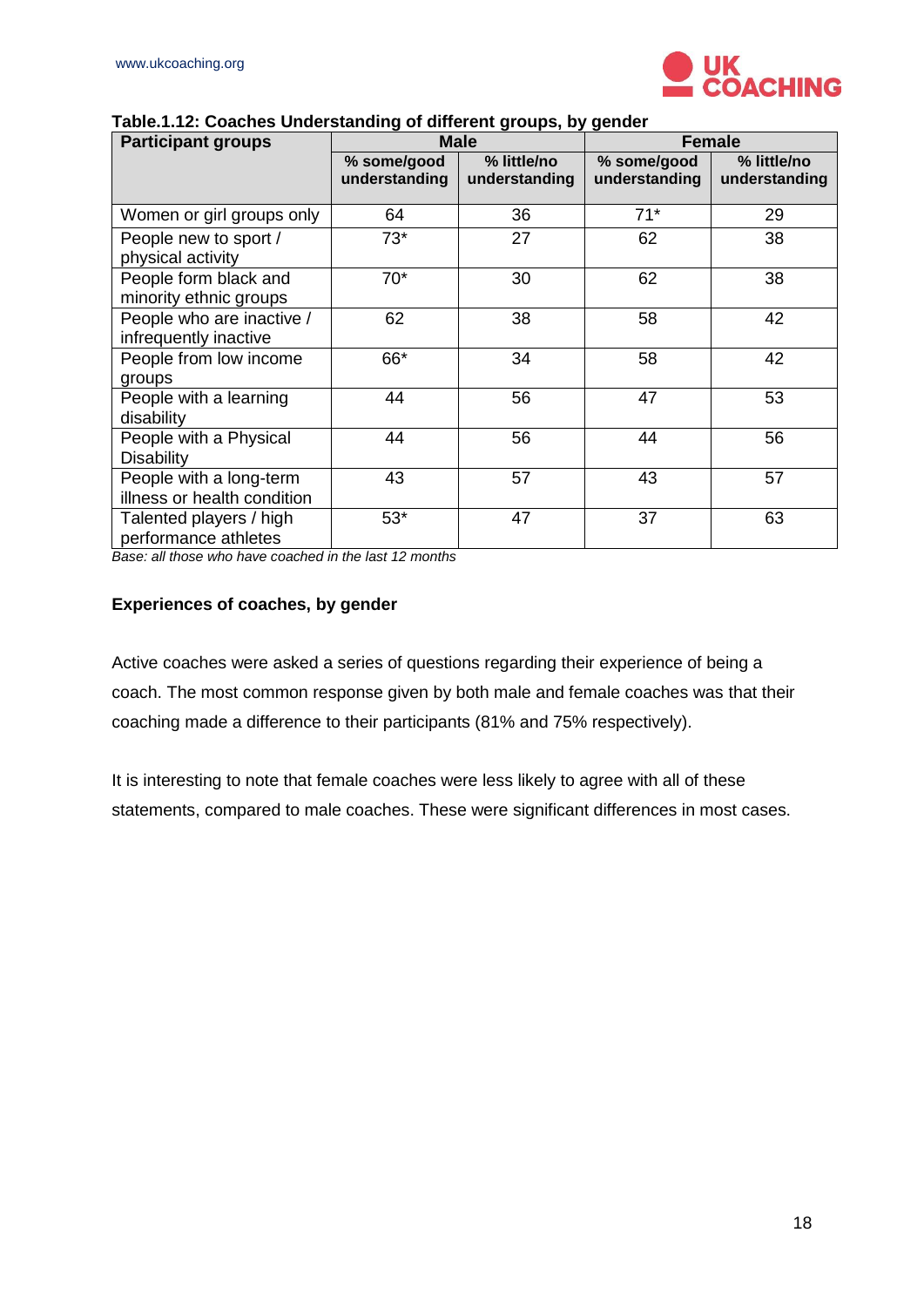

#### **Table 1.13: Experience of being a coach, by gender**

| <b>Experience</b>                                                                 |                               | <b>Male</b>                      | <b>Female</b>                 |                                  |
|-----------------------------------------------------------------------------------|-------------------------------|----------------------------------|-------------------------------|----------------------------------|
|                                                                                   | $\frac{9}{6}$<br><b>Agree</b> | $\frac{0}{0}$<br><b>Disagree</b> | $\frac{0}{0}$<br><b>Agree</b> | $\frac{0}{0}$<br><b>Disagree</b> |
| I feel my coaching makes a difference to<br>my participants                       | $81*$                         | 3                                | 75                            | $\overline{4}$                   |
| I look forward to coaching                                                        | $72*$                         | 5                                | 64                            | 9                                |
| Coaching keeps me physically active                                               | 67                            | 10                               | 67                            | 9                                |
| I would recommend coaching to a friend<br>or colleague                            | 68*                           | 5                                | 59                            | 6                                |
| I have the right resources/ equipment to<br>coach effectively                     | 66*                           | 12                               | 59                            | 13                               |
| I am able to deliver the style of coaching<br>I aspire to                         | 66*                           | $\overline{7}$                   | 58                            | 11                               |
| I have a choice in deciding when and<br>where I coach                             | $63*$                         | 17                               | 52                            | 24                               |
| I have sufficient opportunities to coach in<br>my chosen sport/activity           | $61*$                         | 11                               | 51                            | 14                               |
| I am recognised for the contribution I<br>make to helping others through coaching | $56*$                         | 14                               | 47                            | 18                               |
| I feel proud when I tell other I am a<br>coach                                    | 54                            | $\overline{7}$                   | 50                            | 9                                |
| I would like some help form others when<br>I coach                                | 45                            | 21                               | 43                            | 21                               |
| I feel part of a network or community of<br>coaches                               | 42                            | 27                               | 38                            | 28                               |
| It's hard to balance coaching alongside<br>my other commitments                   | $43*$                         | 32                               | 34                            | 25                               |
| Working as a coach I sometimes feel<br>alone or isolated                          | 25                            | 47                               | 21                            | 47                               |

*Base: all those who have coached in the last 12 months. This table excludes neutral responses.* 

#### <span id="page-18-0"></span>**The challenges coaches face, by gender**

Active coaches were asked what they thought were the main barriers or challenges facing coaches in the UK. The most commonly cited challenge by female coaches was the cost of training /qualifications (36%), whereas the most commonly cited challenge by males was balancing work/home life (40%).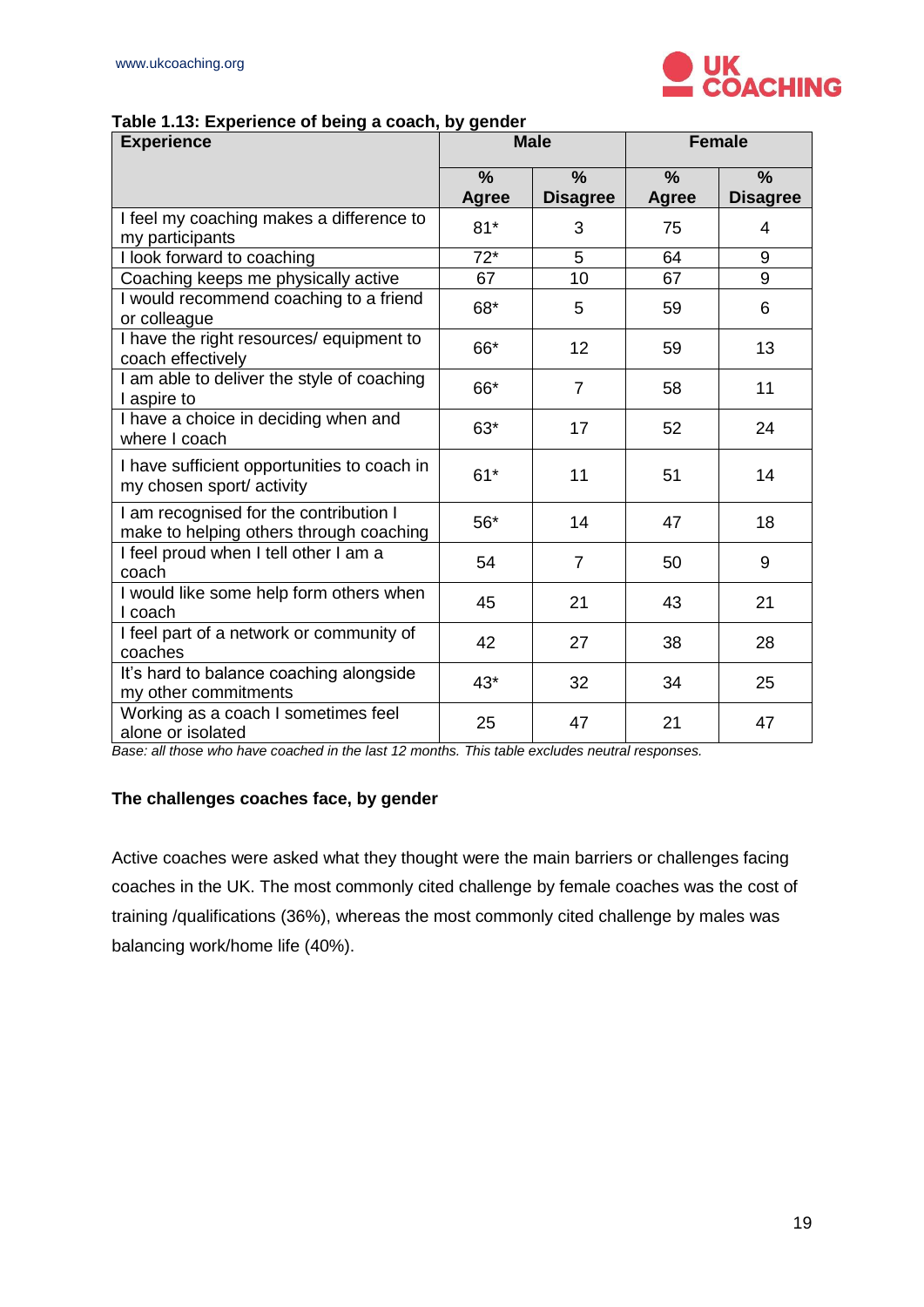

#### **Table 1.14: The challenges coaches face, by gender**

| <b>Challenges</b>                                                       | Male % | Female % |
|-------------------------------------------------------------------------|--------|----------|
|                                                                         |        |          |
| The cost of training /qualifications                                    | 37     | 36       |
| Balancing work/ home life                                               | 40     | 35       |
| Lack of investment in facilities and equipment                          | 33     | 33       |
| The voluntary nature of coaching/lack of pay                            | 33     | 31       |
| Dealing with parents (behaviour or interference)                        | 29     | 26       |
| Behavioural issues of players / participants                            | 23     | 22       |
| The length of time it takes to undertake qualifications / training/ CPD | $27*$  | 21       |
| Lack of support from employers, clubs or national government bodies     | $24*$  | 18       |
| Declining participation rates                                           | $22*$  | 14       |
| Lack of opportunity to take additional training/ CPD                    | 17     | 17       |
| Lack of experienced or qualified coaches                                | 17     | 15       |

*Base: all those who have coached in the last 12 months*

#### <span id="page-19-0"></span>**Future coaching activity, by gender**

Active coaches were asked if they would like to spend more time coaching in the future. A lower proportion of females (37%) said they would like to spend more time coaching in the future compared to males (47%).

#### <span id="page-19-1"></span>**Reasons for stopping coaching, by gender**

The following section focuses on inactive coaches (i.e. those who coached within the previous five years, but not in the last twelve months).

Inactive coaches were asked why they had not coached within the previous twelve months. The most common reason cited by both male and female coaches was "I no longer had enough time" (34% and 33% respectively).

Although the cost of training/qualifications was cited as the top challenge for active coaches in the UK, only 9% of female and 8% of male inactive coaches cited this as the reason they were no longer involved in coaching.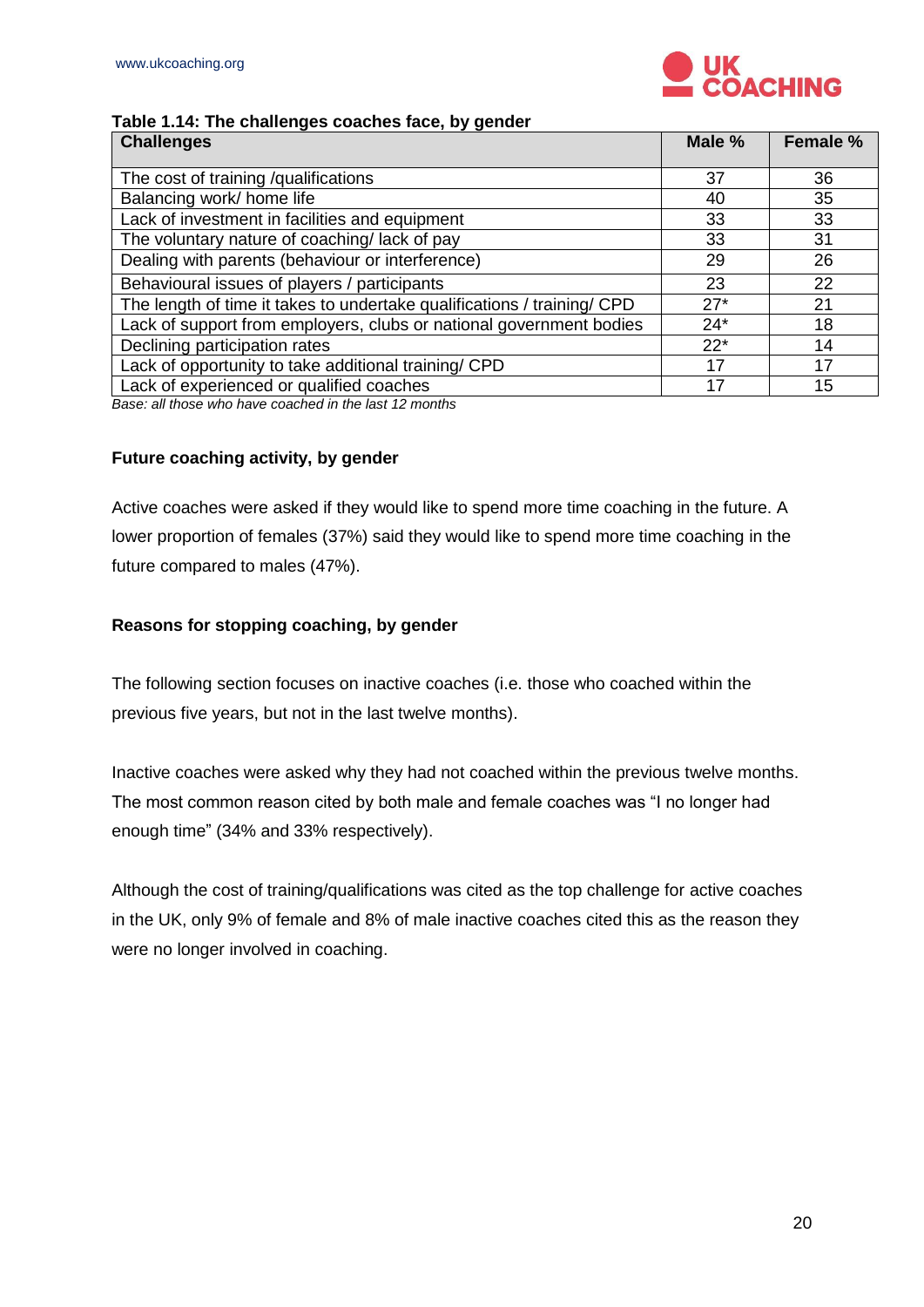

| Reason                                                            | Male % | Female % |
|-------------------------------------------------------------------|--------|----------|
| I no longer had enough time                                       | 34     | 33       |
| I move away                                                       | 18     | 19       |
| I felt I was getting to old                                       | 13     | 11       |
| I got injured                                                     | 10     | 9        |
| Qualifications and training were too expensive to keep up to date | 8      | 9        |
| There was too much responsibility being a coach                   | հ      | 9        |
| I fell out of love with coaching                                  | 10     |          |
| I didn't get enough support from my club/ organisation            |        | 6        |
| Problems with parent or participants                              |        | 6        |
| My child stopped playing the sport                                |        | 6        |
| There were not enough participants to keep the session going      |        |          |
| Problems with other coaches/ the club/ employers                  |        | 3        |

#### **Table 1.15: Reasons why they had not coached in previous 12 months, by gender**

*Base: all those who coached within the past 5 years, but not the past 12 months. Respondents could select more than one option; therefore, percentages do not add up to 100.*

#### <span id="page-20-0"></span>**Back to coaching, by gender**

Finally, inactive coaches were asked whether they would like to return to coaching again in the future: 30% of males and 22% of females said they would. Nearly one half of females (47%) said they would not be interested in coaching again in the future, a significantly higher proportion than males (42%).

When asked, what might encourage them to start coaching again, females were most likely to say training to update or refresh skills and time off, or payment for delivering sessions; whereas males were more likely to say payment for delivering sessions, payment of expenses and training to update or refresh skills.

| Table 1.16: What might encourage inactive coaches to start coaching again, by |  |
|-------------------------------------------------------------------------------|--|
| gender                                                                        |  |

| <b>Encouragement to start coaching again</b>             | Male % | Female % |
|----------------------------------------------------------|--------|----------|
| No, I don't want to get back into coaching               | 26     | $37*$    |
| Training to update or refresh my skills                  | 14     | 13       |
| Payment for delivering sessions                          | 15     | 12       |
| Payment of expenses                                      | $14*$  | 10       |
| Help or support from others (i.e. parents or volunteers) | 8      | 9        |
| Opportunities to try a different sport/activity          | 10     | 8        |
| Time off or support from my main employer                | $12*$  | 8        |
| Getting "Back into coaching" sessions                    | 8      | 7        |
| Access to new learning opportunities                     | $11*$  |          |
| Support from a coach developer or mentor                 | 8      |          |

*Base: all those who coached within the past 5 years, but not the past 12 months. Respondents could select more than one option; therefore, percentages do not add up to 100%*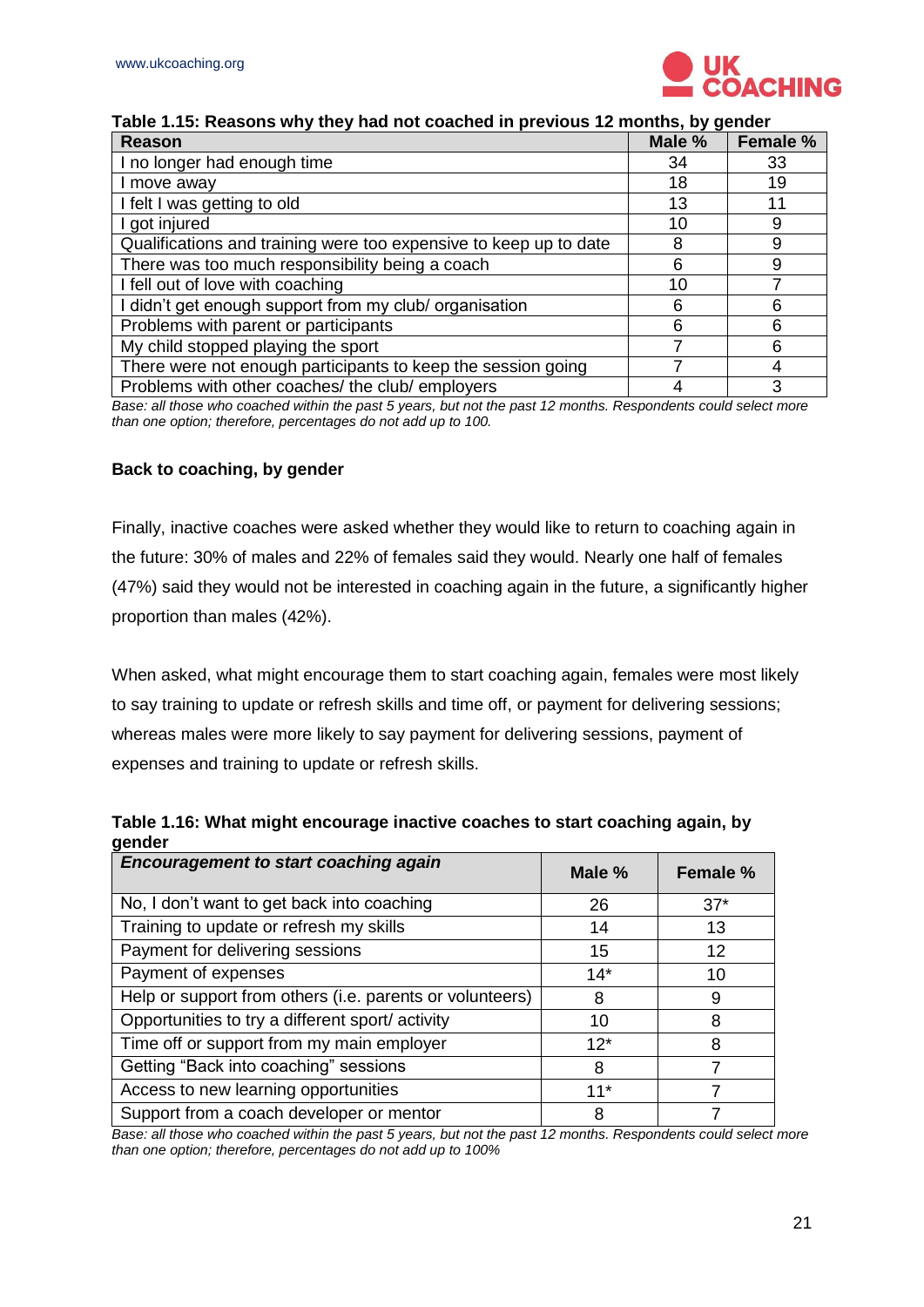

# **Coaching in the UK: A Spotlight on Gender**

**Coached-participation**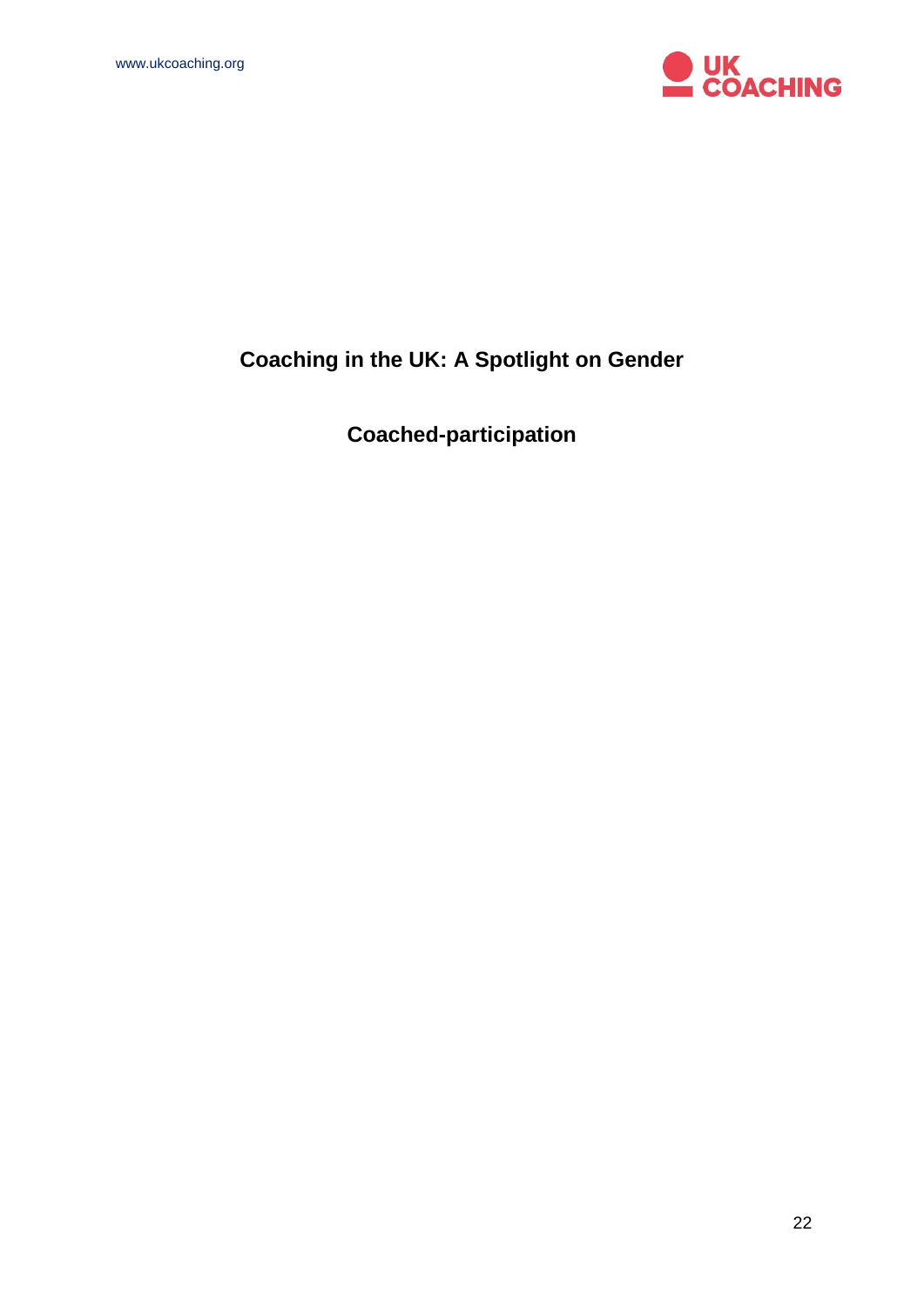

# <span id="page-22-0"></span>**Coached-participation**

This section of the report focuses on people who received coaching in sport and physical activity in the twelve months prior to the survey, or at any point in their past.

Over 30 million adults have received coaching in sport or physical activity at some point in their lifetime (representing around 60% of the adult population in the UK). In the 12 months prior to the survey, 5.8 million women and 3.5 million men received coaching, representing 21% and 14% of the adult population in the UK respectively. Significantly more women were in receipt of coaching in the previous twelve months, than men.

It is interesting to note, that while there is a similar proportion of adult men and women who have received coaching overall, significantly more women than men received coaching in the most recent past.

| <b>Last time received</b><br>coaching | <b>Male</b>  |                      | <b>Female</b> |                      |
|---------------------------------------|--------------|----------------------|---------------|----------------------|
|                                       | N            | $%$ of<br>population | N             | $%$ of<br>population |
| In the past 12 months                 | 3,540,900    |                      | 5,777,258     | $21*$                |
| In the past 2 years                   | 1,190,653    | 5                    | 1,397,724     | $6*$                 |
| In the past 3 years                   | 1,012,573    |                      | 1,058,129     | 4                    |
| In the past 5 years                   | 1,255,363    | 5                    | 1,333,014     | 5                    |
| Longer than 5 years                   | 8,195,021    | $34*$                | 6,258,279     | 25                   |
| <b>Total</b>                          | 15, 145, 145 | $62*$                | 15,738,707    | 60                   |

**Table 2.1: Participants in the receipt of coaching, by gender**

*Base: all those who have received coaching at any point in their lifetime. Population figures are based on ONS mid-year population estimates (18+) in the UK.*

Examining only recent recipients of coaching (those who received coaching within the previous twelve months of the survey), there are home country variations as seen in the table below. Wales has the lowest proportion of adult females in receipt of coaching (17%) and Northern Ireland has the highest (25%). In contrast, Northern Ireland has the lowest proportion of adult males in the receipt of coaching (11%) and Scotland has the highest (15%). With the exception of Wales, significantly more women are in receipt of coaching in each home county, than males.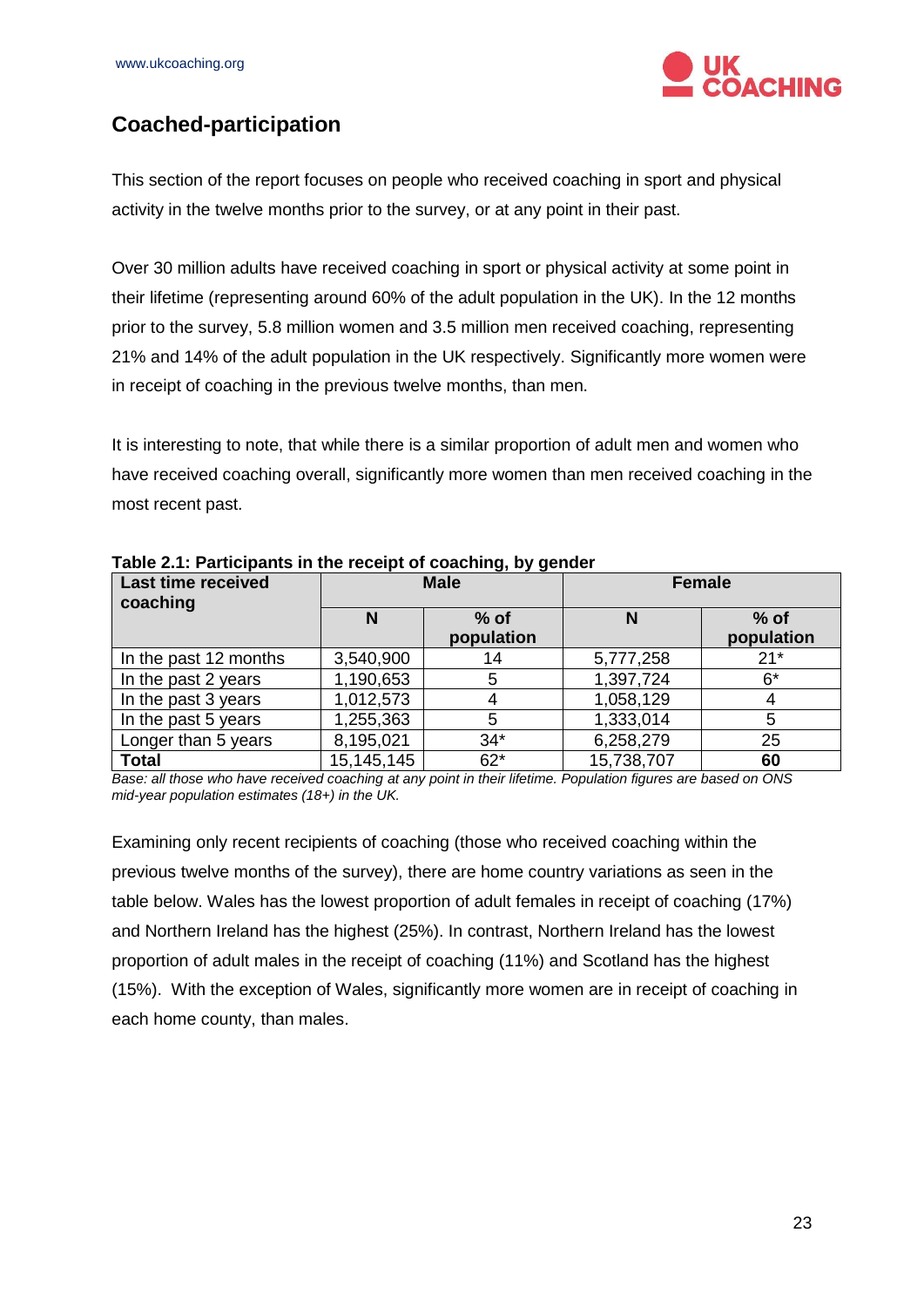

| <b>Home country</b> | <b>Male</b> |                 |           | <b>Female</b>   |
|---------------------|-------------|-----------------|-----------|-----------------|
|                     | N           | % of population | N         | % of population |
| England             | 2,976,695   | 14              | 4,666,343 | $21*$           |
| Wales               | 157,559     | 13              | 216,452   |                 |
| Scotland            | 314,929     | 15              | 522,885   | $23*$           |
| Northern Ireland    | 76,097      |                 | 183,695   | $25*$           |

#### **Table 2.2: Coached- participation by home country, by gender**

*Base: all those who have coached in the previous twelve months. Population figures are based on ONS mid-year population estimates (18+) in the UK.*

#### <span id="page-23-0"></span>**Regional Data, by gender**

London has the highest proportion of both female (27%) and male (17%) adults in receipt of coaching among the English regions. With the exception of the North East, significantly more women are in receipt of coaching in each region, than males.

|  |  | Table 2.3: Coached participation by region, by gender |
|--|--|-------------------------------------------------------|
|  |  |                                                       |

| <b>Region</b>        | <b>Male</b> |            |         | <b>Female</b> |
|----------------------|-------------|------------|---------|---------------|
|                      | N           | $%$ of     | N       | $%$ of        |
|                      |             | population |         | population    |
| <b>North East</b>    | 163,855     | 16         | 206,532 | 19            |
| North West           | 333,007     | 12         | 553,255 | $19*$         |
| Yorkshire and Humber | 250,671     | 12         | 436,871 | $20*$         |
| <b>East Midlands</b> | 220,070     | 12         | 382,022 | $20*$         |
| <b>West Midlands</b> | 288,671     | 13         | 438,739 | $19*$         |
| East of England      | 375,691     | 16         | 592,343 | $24*$         |
| South East           | 483,715     | 14         | 800,360 | $22*$         |
| London               | 571,743     | 17         | 928,790 | $27*$         |
| South West           | 344, 511    | 16         | 454,424 | $20*$         |

*Base: all those who have coached in the previous twelve months. The regional total might not add up to the total in above, due to rounding. Population figures are based on ONS mid-year population estimates (18+) in the UK.*

#### <span id="page-23-1"></span>**Profile of coached participants, by gender**

Examining the demographic profile of those who received coaching in the previous twelve months, the majority were female (62%) compared to male (38%).

Males in receipt of coaching were significantly more likely to be of a higher social grade (71%) compared to females (65%). Females in receipt of coaching were significantly more likely than males in receipt of coaching to have a physical or mental health condition (33% female compared to 27% male); and to be aged 65+ (18% female compared to 14% male). Similar proportions of men and women in receipt of coaching were from BAME backgrounds (17% and 18% respectively).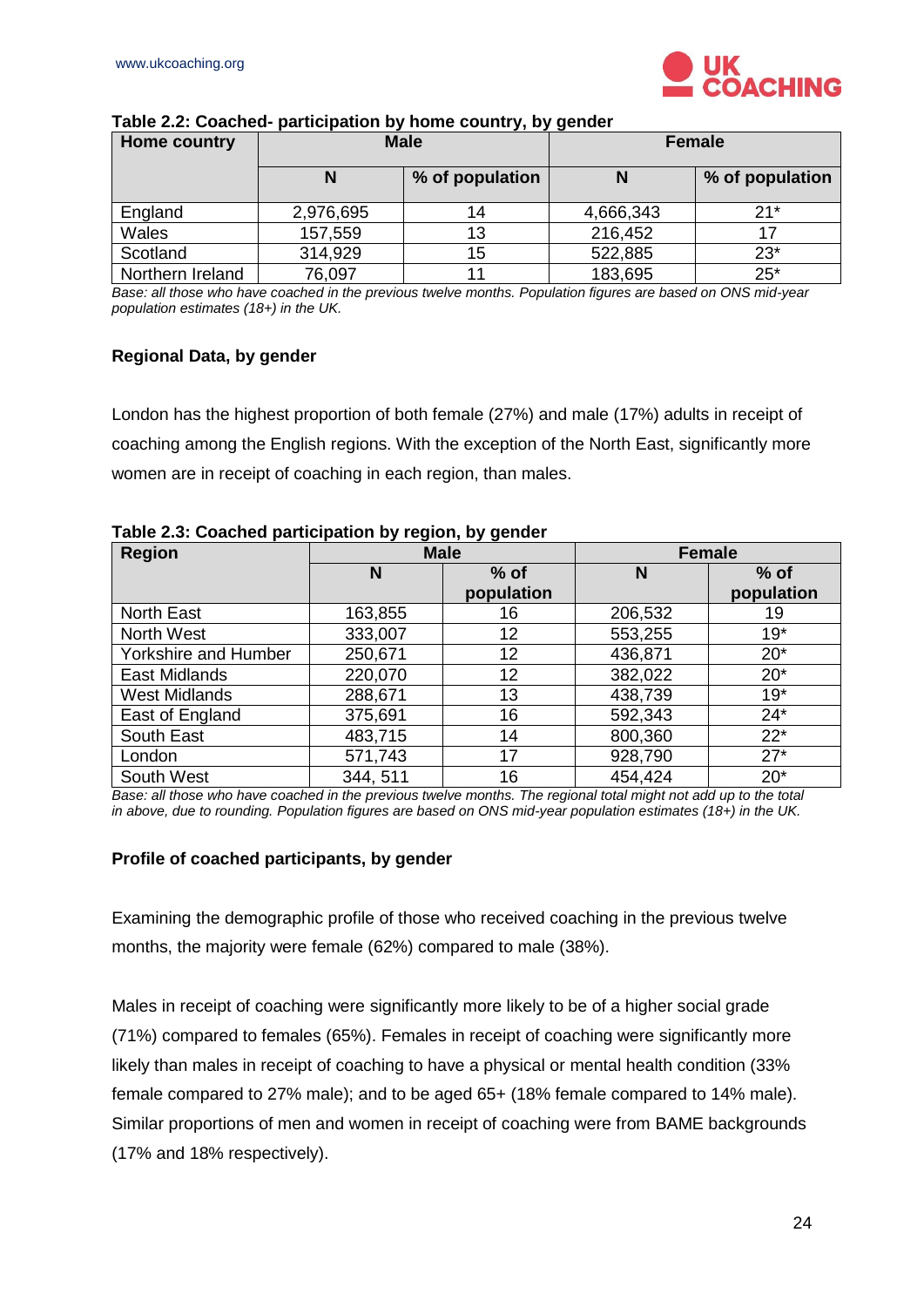

#### **Table 2.4: Profile of coached participants, by gender**

| <b>Active Participants</b>             | Male % | Female % |
|----------------------------------------|--------|----------|
| Gender                                 | 38     | 62       |
| 18-24                                  | $21*$  | 16       |
| 25-34                                  | 21     | 21       |
| 35-44                                  | 19     | 18       |
| 45-54                                  | 13     | 14       |
| 55-64                                  | 12     | 13       |
| $65+$                                  | 14     | $18*$    |
| White                                  | 83     | 82       |
| <b>BAME</b>                            | 17     | 18       |
| Physical or mental health condition    | 27     | $33*$    |
| No physical or mental health condition | 64     | 59       |
| Higher social grades                   | $71*$  | 65       |
| Lower social grades                    | 29     | $35*$    |

*Base: all those who have received coaching in the previous twelve months*

#### <span id="page-24-0"></span>**Experience of receiving coaching, by gender**

Both males and females in receipt of coaching were overwhelmingly positive about their experience, with significantly more women rating their session as good (76%) than men (70%). Only 1% of males and females rated their session as poor<sup>1</sup>.

| Table 2.5: Participants rating of coaching received, by gender |  |  |  |  |
|----------------------------------------------------------------|--|--|--|--|
|----------------------------------------------------------------|--|--|--|--|

| <b>Ratings</b> | Male % | <b>Female %</b> |
|----------------|--------|-----------------|
| Good           | 70     | $76*$           |
| Neutral        | 29     | 22              |
| Poor           |        |                 |

*Base: all those who have received coaching in the previous twelve months*

Exploring their experience of coaching in further detail, both male and female participants reported overwhelmingly positive responses across all factors. Both males and females were most likely to agree that their coach motivated them to do better (81% and 85% respectively).

It is interesting to note than women were significantly more likely than men to agree that their coach motivates me do be better, encourages them to come back, and that they enjoy being coached. Men were significantly more likely than women to agree that their coach listens to them and supports them to achieve their individual goals.

<sup>-</sup><sup>1</sup> A ten-point scale was used. 'Good' was any rating between eight and ten. 'Poor' was any rating of three or lower. The neutral score of four to seven was recorded by 25% of coached participants.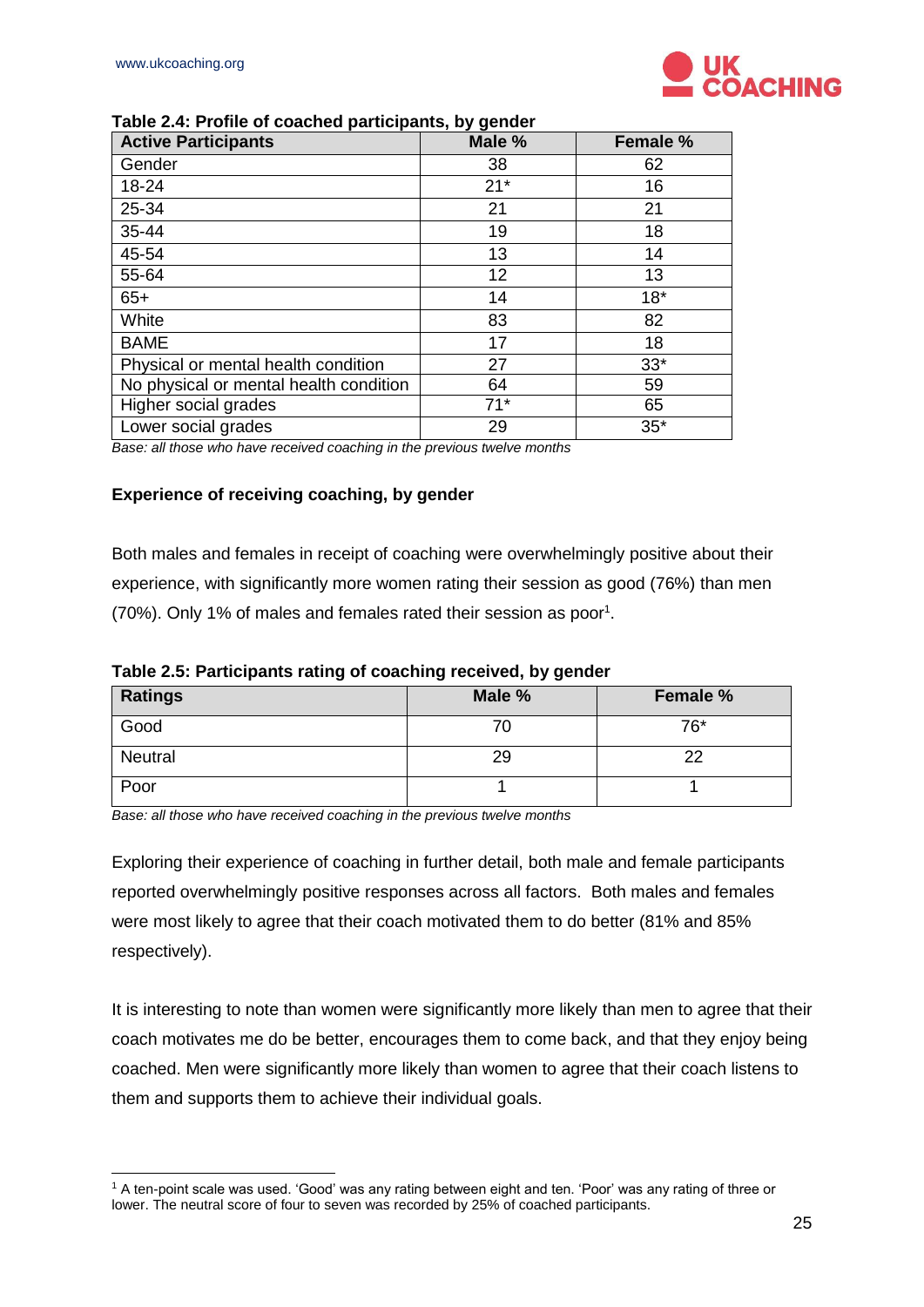

| Table 2.6: Experience of receiving coaching, by gender |  |  |
|--------------------------------------------------------|--|--|
|                                                        |  |  |

| <b>Experience</b>                                                 | <b>Male</b> |            | <b>Female</b> |                |
|-------------------------------------------------------------------|-------------|------------|---------------|----------------|
|                                                                   | % agree     | % disagree | % agree       | % disagree     |
| My coach motivates me do<br>be better                             | 81          | 2          | 85*           | 2              |
| My coach encourages me<br>to come back                            | 74          | 3          | $81*$         | 2              |
| I enjoy being coached                                             | 74          | 5          | $80*$         | 4              |
| Coaching meets individual<br>sport and physical activity<br>needs | 77          | 3          | 77            | 3              |
| My coach pushes me to do<br>more                                  | 76          | 5          | 78            | 4              |
| My coach listens to me                                            | $74*$       | 4          | 71            | 4              |
| My coach supports me to<br>achieve my individual goals            | $74*$       | 4          | 70            | $\overline{4}$ |

*Base: all those who have received coaching in the previous twelve months. Excludes neutral responses*

#### <span id="page-25-0"></span>**The benefits of coaching, by gender**

Coached participants were asked to consider the benefits of coaching. Both male and female participants were most likely to agree that the coaching they receive helps to improve their skills/performance. It is interesting to note that women were significantly more likely to agree with all of the other statements than men.

**Table 2.7: The benefits of receiving coaching, by gender**

| <b>Benefits</b>                                                            | <b>Male</b>            |                           | <b>Female</b>          |               |
|----------------------------------------------------------------------------|------------------------|---------------------------|------------------------|---------------|
|                                                                            | $\frac{0}{0}$<br>agree | $\frac{9}{6}$<br>disagree | $\frac{0}{2}$<br>agree | %<br>disagree |
| The coaching I receive helps to improve<br>my skills/performance           | 86                     |                           | 87                     | 2             |
| The coaching I receive helps to improve<br>my fitness                      | 78                     |                           | $87*$                  | 2             |
| The coaching I receive helps to improve<br>my physical health              | 77                     |                           | 86*                    | 2             |
| The coaching I receive helps to improve<br>my mental health and well-being | 65                     | 6                         | 76*                    | 4             |

*Base: all those who have received coaching in the previous twelve months. Excludes neutral responses.*

Next, participants were asked to rate their own physical and mental health. The findings were compared between those in the receipt of coaching in the past twelve months; those who participated in sport and physical activity in the previous 12 months; and those who had never received coaching.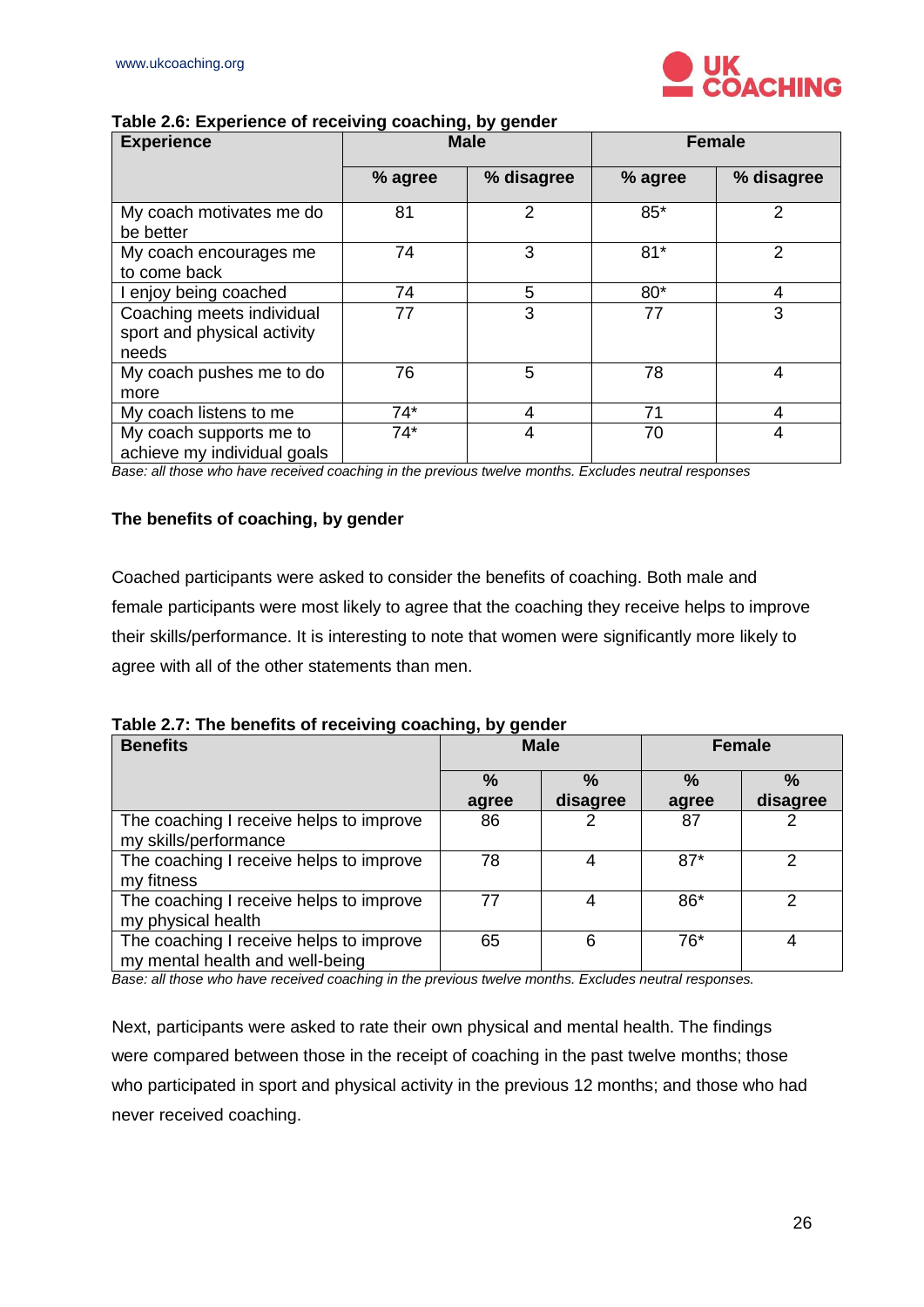

Across all factors, those in receipt of coaching scored more positively than those who participated in sport and physical activity and those who never received coaching. This was the case for male and female participants.

| <b>Benefits</b>                                                    |                                       | <b>Male</b><br><b>Female</b>            |                                           |                                       |                                           |                                              |  |
|--------------------------------------------------------------------|---------------------------------------|-----------------------------------------|-------------------------------------------|---------------------------------------|-------------------------------------------|----------------------------------------------|--|
|                                                                    | <b>Coached</b><br>last 12<br>mths $%$ | <b>Participate</b><br>last 12<br>mths % | <b>Never</b><br>received<br>coaching<br>% | <b>Coached</b><br>last 12<br>mths $%$ | <b>Participate</b><br>last 12<br>mths $%$ | <b>Never</b><br>received<br>coaching<br>$\%$ |  |
| Rated own physical health<br>as excellent or good                  | $41*$                                 | $35*$                                   | 23                                        | 34                                    | 30                                        | 21                                           |  |
| Rated own mental health<br>and well-being as<br>excellent or good  | $52*$                                 | $50*$                                   | 46                                        | 47                                    | 45                                        | 46                                           |  |
| Done more sport and<br>physical activity in the last<br>12 months  | 47                                    | 35                                      | 33                                        | 48*                                   | 39                                        | 36                                           |  |
| Would like to do more<br>sport and physical activity               | 76                                    | 74                                      | 67                                        | 77                                    | 75                                        | 69                                           |  |
| Time spent in sport and<br>physical activity (minutes<br>per week) | 237                                   | 201                                     | 174                                       | 210                                   | 175                                       | 138                                          |  |

| Table 2.8: Benefits of coaching by participant group, by gender |  |  |  |  |
|-----------------------------------------------------------------|--|--|--|--|
|-----------------------------------------------------------------|--|--|--|--|

*Base: all those who have received coaching in the previous twelve months.* 

#### <span id="page-26-0"></span>**Participants view of their coach, by gender**

Participants' positivity about the coaching they received continued when asked to consider their coach. A large proportion of female (85%) and male participants (84%) reported that they had confidence and trust in their coach. A significantly higher proportion of female participants (84%) would recommend their coach to others compared to male participants (80%). Furthermore, a significantly higher proportion of female participants (61%) reported that they felt part of a team or community through coaching than male participants (53%); whereas significantly more males than females felt they had a good relationship with their coach.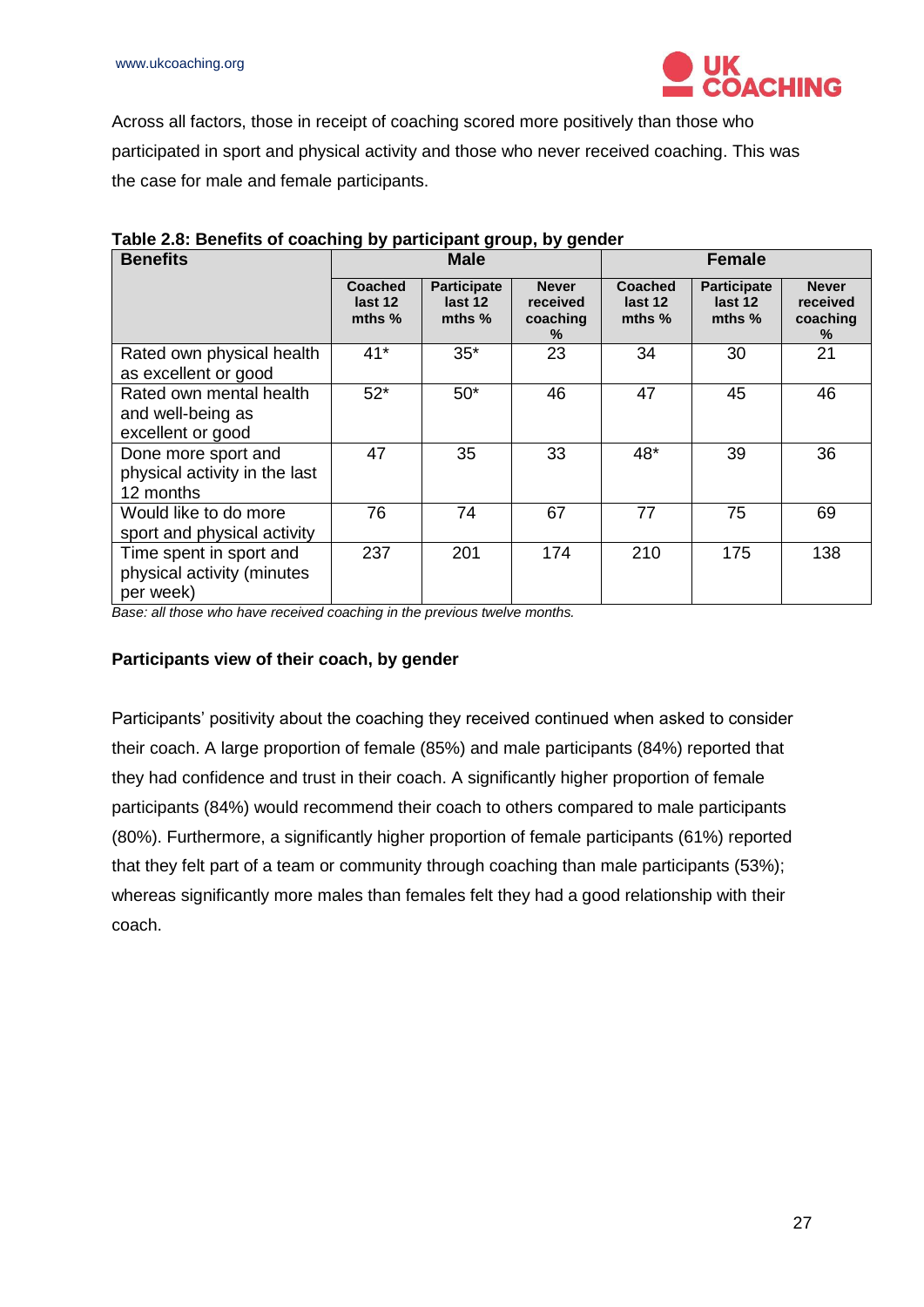

#### **Table 2.9: Participants views of their coach, by gender**

| <b>Participants views</b>                | <b>Male</b>   |          | Female        |          |
|------------------------------------------|---------------|----------|---------------|----------|
|                                          | $\frac{0}{0}$ | $\%$     | $\frac{0}{2}$ | $\%$     |
|                                          | agree         | disagree | agree         | disagree |
| I have confidence and trust in my coach  | 84            |          | 85            |          |
| I would recommend my coach to others     | 80            | າ        | $84*$         | າ        |
| I have a good relationship with my coach | $77*$         |          | 74            |          |
| Through coaching, I feel part of a team  | 53            | 12       | $61*$         | 11       |
| or community                             |               |          |               |          |
| Through coaching, I have access to a     | 44            | 19       | 41            | 21       |
| range of social opportunities            |               |          |               |          |

*Base: all those who have received coaching in the previous twelve months. Excludes neutral responses.*

#### <span id="page-27-0"></span>**Choosing a coach, by gender**

The survey asked participants the most important things they looked for when choosing a coach. Both males and females were most likely to choose a coach based on experience (72%). Interestingly, a significantly larger proportion of females were more likely to choose a coach based on personal and people skills (72% and 66% respectively).

#### **Table 2.10: Considerations when choosing a coach, by gender**

| Choosing a coach              | Male % | <b>Female %</b> |
|-------------------------------|--------|-----------------|
| Experience                    | 72     | 72              |
| Personal and people skills    | 66     | $72*$           |
| Qualifications and training   | 64     | 65              |
| Someone who can understand me | 56     | 57              |
| Good reputation               | 39     | 45*             |

*Base: all those who have received coaching in the previous twelve months. Respondents could select more than one option; therefore, percentages do not add up to 100%.*

Both male and female participants thought it was more important that a coach understands them (56% and 57% respectively, table 2.10 above) than it was to have the same characteristics as them such as personality, gender, age, life experience and background (table 2.11 below).

Whilst a very small proportion of responses overall, men were significantly more likely than women to say it was important their coach had a similar personality to them; and women were significantly more likely than men to say it was important they were the same gender as them.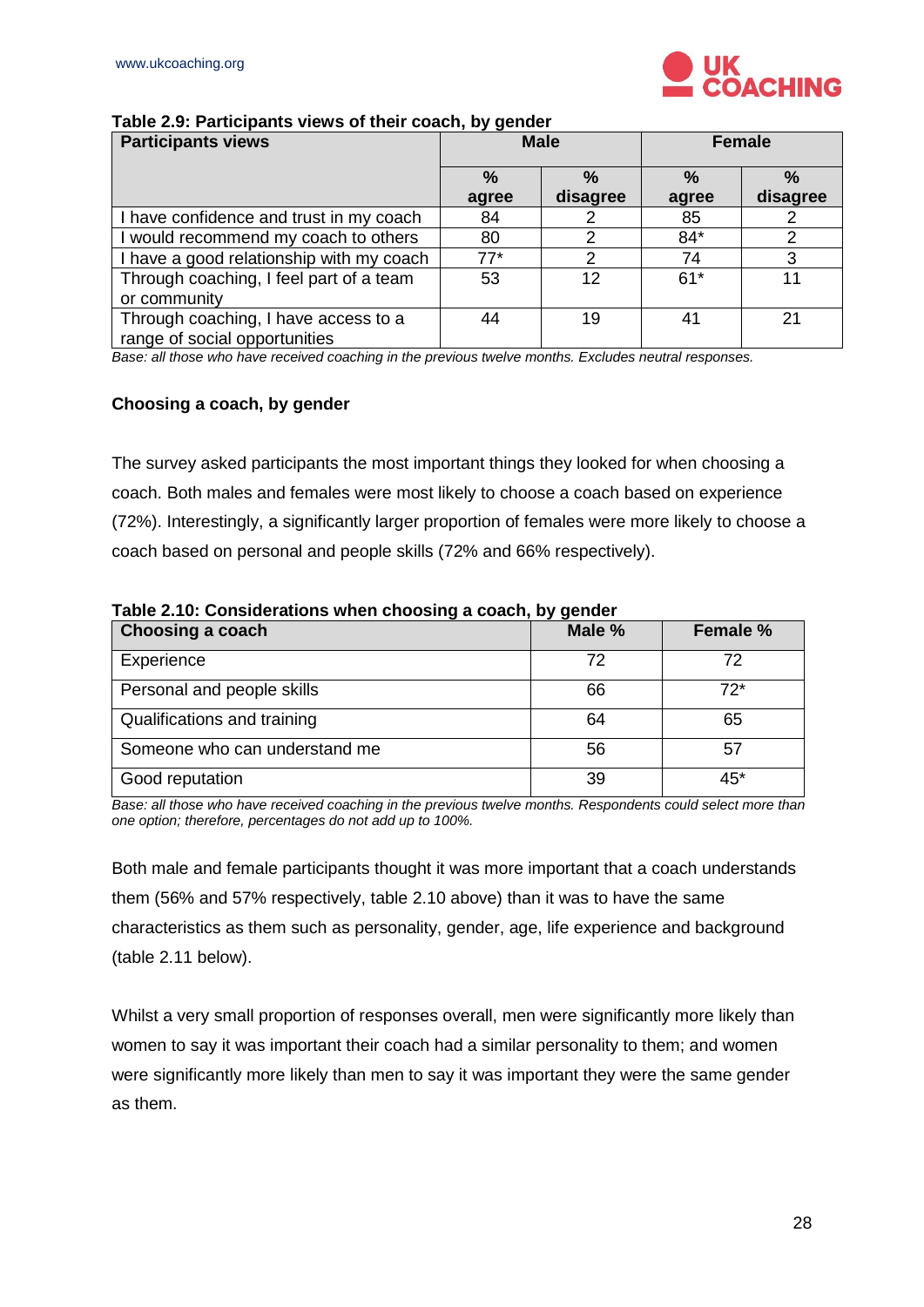

| <b>Choosing a coach</b>             | Male % | <b>Female %</b> |
|-------------------------------------|--------|-----------------|
| Has a similar personality to me     | $13*$  |                 |
| Is the same gender as me            | 5      | R*              |
| Is a similar age to me              | 6      |                 |
| Has a similar life experience to me | ჩ*     |                 |
| Is from a similar background to me  | $5^*$  |                 |

#### **Table 2.11: Further considerations when choosing a coach, by gender**

*Base: all those who have received coaching in the previous twelve months. Respondents could select more than one option; therefore, percentages do not add up to 100%.*

#### <span id="page-28-0"></span>**Great Coaching, by gender**

Participants who received coaching were asked what they thought made a great sport and physical activity coach. The findings include a combination of technical coaching skills and social skills. Female participants most commonly responded with "friendly and approachable" followed by "gives constructive feedback and corrections". In comparison, males most commonly responded with "gives constructive feedback and corrections" and "improves skills and ability".

Women were significantly more likely than men to report "friendly and approachable" and "creates a warm and welcoming environment"; men were significantly more likely than women to report "gives constructive feedback", "improve skills and ability", "treats participants as individuals", "get good results", and "know rules of the game",

| <b>Great coaches</b>                       | Male % | Female % |
|--------------------------------------------|--------|----------|
| Friendly and approachable                  | 42     | $54*$    |
| Give constructive feedback and corrections | $55*$  | 51       |
| Create a warm and welcoming environment    | 31     | $43*$    |
| Improve skills and ability                 | 48*    | 41       |
| Qualified/trained                          | 37     | 40       |
| Treat all participants as individuals      | $34*$  | 40       |
| Build good relationships                   | 35     | 37       |
| Have previous experience of coaching       | 20     | 20       |
| Get good results (i.e. win matches/games)  | $16*$  | 10       |
| Know the rules of the game                 | $18*$  | 9        |

**Table 2.12: Participant views of great coaches, by gender**

*Base: all those who have received coaching in the previous twelve months. Respondents could select more than one option; therefore, percentages do not add up to 100%.*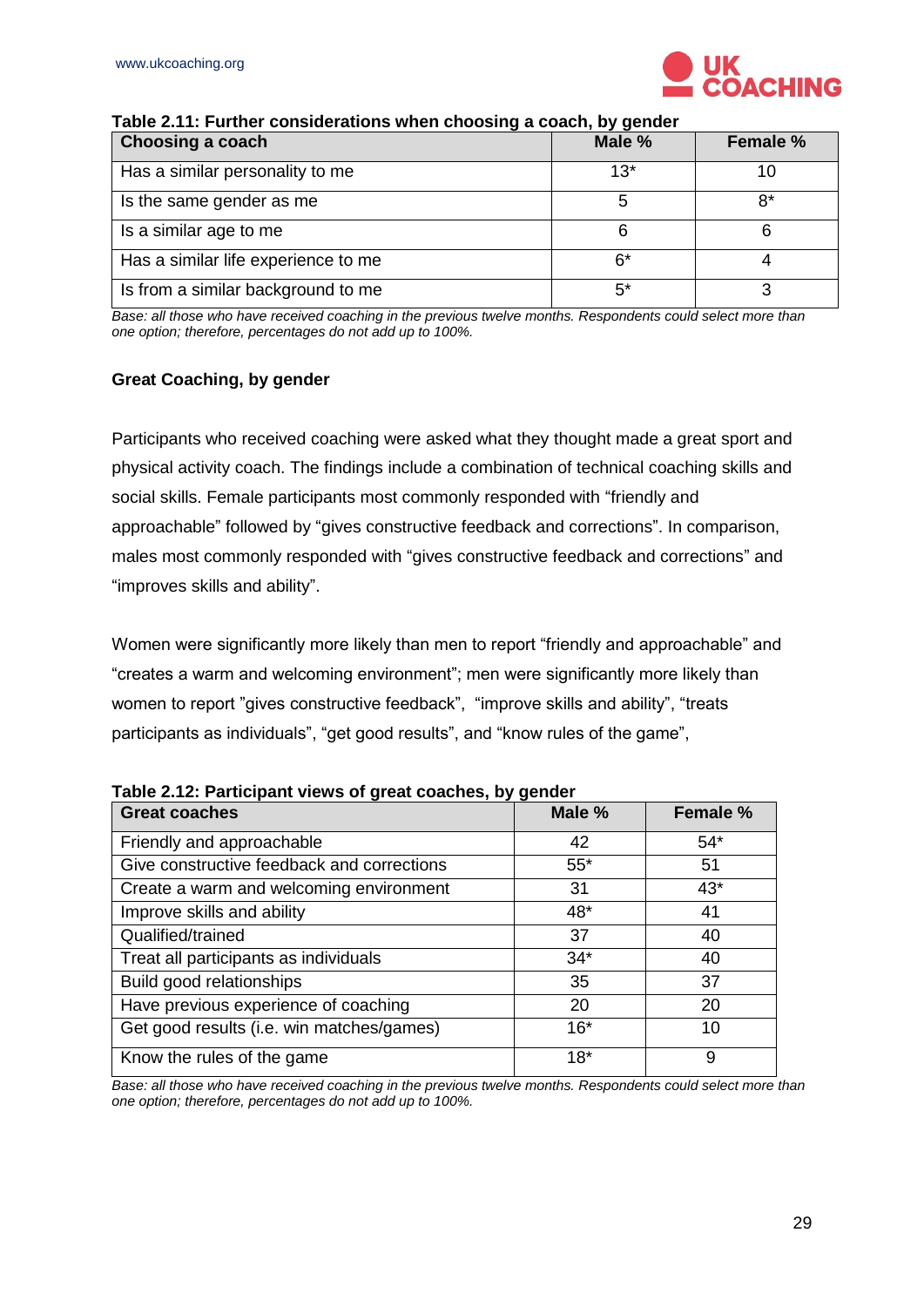

#### <span id="page-29-0"></span>**Participants no longer in the receipt of coaching, by gender**

Over 7 million people (3.8 million women and 3.5 million men) reported they received coaching in the last 5 years, but not in the last 12 months.

Over three quarters of females no longer in the receipt of coaching said they might be encouraged to receive coaching again in the future (81%). However, a substantial proportion (19%) said they would not be interested in receiving coaching again. Slightly more (23%) of males no longer in receipt of coaching had no interest in receiving coaching again.

Reducing the cost of sessions was the most common factor cited by males and females that might encourage them to take part in sessions in the future (45% and 55% respectively); followed by providing sessions at a more convenient time (24% and 33% respectively) and introducing more fun (17% and 22% respectively).

Interestingly, while males and females cited the same top three factors, the proportion of females was significantly higher than males for each factor.

| <b>Factors</b>                                   | <b>Male</b> | <b>Female</b> |  |
|--------------------------------------------------|-------------|---------------|--|
|                                                  | %           | %             |  |
| Reduce the cost of sessions                      | 45          | $55*$         |  |
| Provide sessions at more convenient times for me | 24          | $33*$         |  |
| Introduce more fun                               | 17          | $22*$         |  |
| Introduce more social activities                 | 11          | $14*$         |  |
| Improve the facilities                           | 15          | 13            |  |
| Provide more sessions                            | 12          | 13            |  |
| Improve the quality of coaching                  | 13          |               |  |
| Reduce the number of competitions or events      |             |               |  |
| Introduce more competitions or events            | 7*          |               |  |

**Table 2.13: What would attract people back into coached sessions, by gender**

Not interested in receiving coaching again 19 *Base: all those who have received coaching in the past five years, but not the previous twelve months. Respondents could select more than one option; therefore, percentages do not add up to 100%.*

#### <span id="page-29-1"></span>**Participants who never received coaching, by gender**

Of those who had never received coaching in the past, the vast majority (75% of females and 73% of males) said they would not be interested in doing so in the future. Asked why they would not be interested in receiving coaching, the most common response by males and females was that they prefer to exercise/ play sport on their own (37% and 33% respectively).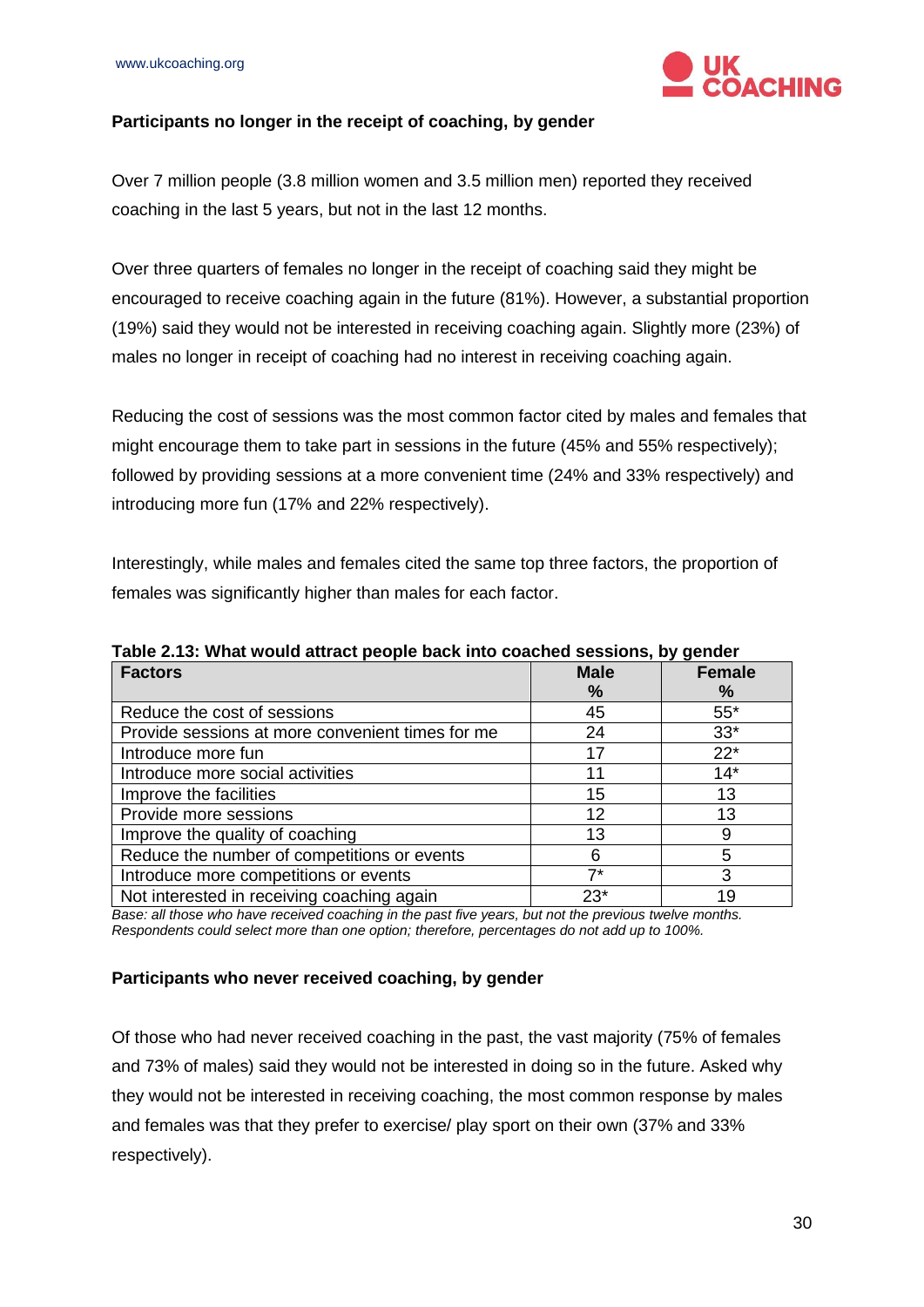

Women were significantly more likely than men to cite cost as a factor; whereas men were significantly more likely than women to say it is not for people like them, or they don't need a coach.

| Table 2.14 Reasons why they are not interested in receiving coaching, by gender |
|---------------------------------------------------------------------------------|
|---------------------------------------------------------------------------------|

| <b>Reasons</b>                                   | Male % | Female% |
|--------------------------------------------------|--------|---------|
| They prefer to exercise/do sport on their own    | $37*$  | 33      |
| It costs too much                                | 20     | $27*$   |
| They think it is not for people like them        | $32*$  | 26      |
| They don't need a coach for their sport/activity | $24*$  | 19      |
| They don't have time                             | 14     | 13      |

*Base: all those who had never received coaching. Respondents could select more than one option; therefore, percentages do not add up to 100%.*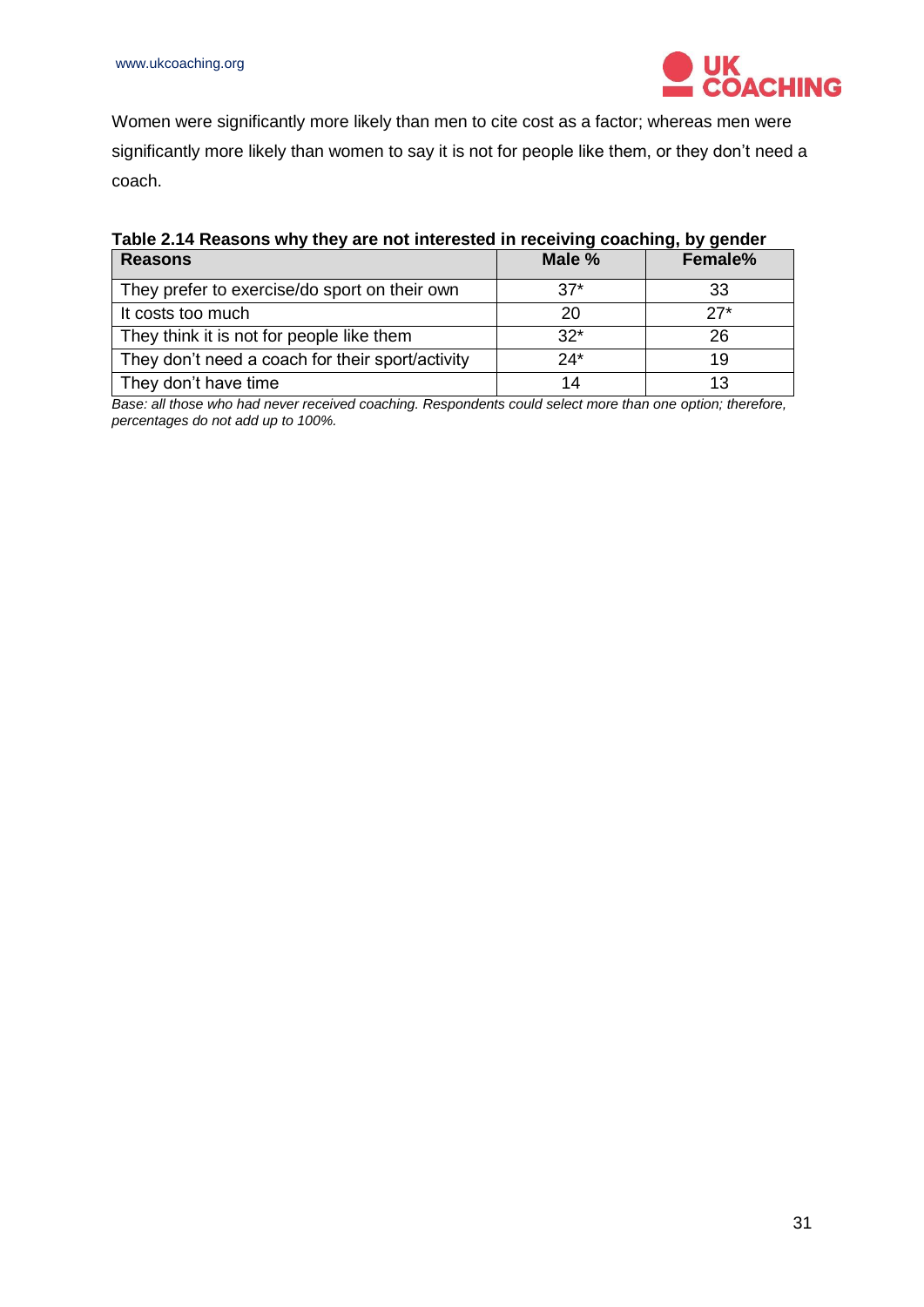

## <span id="page-31-0"></span>**Discussion**

This statistical report provides a high-level summary of data from the Coaching in the UK study, with a specific focus on gender. Coaching in the UK was the largest nationally representative survey conducted of coaches and coaching in the UK. It was the first research to include a broader definition of coaching, recognising changing government policy and the wider work of UK Coaching, supporting coaches across the whole sport and physical activity sector. The survey set a new baseline of data, which will enable UK Coaching and the wider sector to monitor and measure progress. It is hoped that the survey will be repeated on a regular basis.

This Spotlight on Gender report complements the original reports on the coaching workforce and coached-participation: see [https://www.ukcoaching.org/resources/research/coaching-in](https://www.ukcoaching.org/resources/research/coaching-in-the-uk)[the-uk](https://www.ukcoaching.org/resources/research/coaching-in-the-uk) for further information.

Using a broader definition of coaching, this report reveals a coaching workforce which is much more diverse in relation to gender, than previous research has suggested. There are over 1.7 million active male coaches and 1.4 million active female coaches in the UK, representing 7% and 6% of the adult population respectively. Previous research focused on coaching within traditional sports club settings and used a narrow role definition of a "sports coach". These studies underrepresented the number of coaches operating in different environments and contexts, under a range of different role titles, across the whole sport and physical activity sector. Some of these studies excluded female-dominated activities, such as Zumba instructors working in private health clubs, dance teachers operating in church halls, and keep-fit instructors operating in local community centres. All use coaching skills and all play a vital role in supporting an active nation.

Overall, whilst the coaching workforce is much more gender diverse than previously understood, there are some contexts and environments that are not as diverse in relation to gender. For example, in the North East of England, in sports club settings and within more senior, advanced, or specialist coaching roles. More research is required to understand the challenges and barriers of female coaches in these specific areas.

It is interesting to note that the female coaching workforce is more diverse in relation to socio-economic status compared to the male coaching workforce, with larger proportions of women from lower social grades involved in coaching. It would be worth exploring in greater detail their routes into coaching, and their motivations and experiences of coaching, to